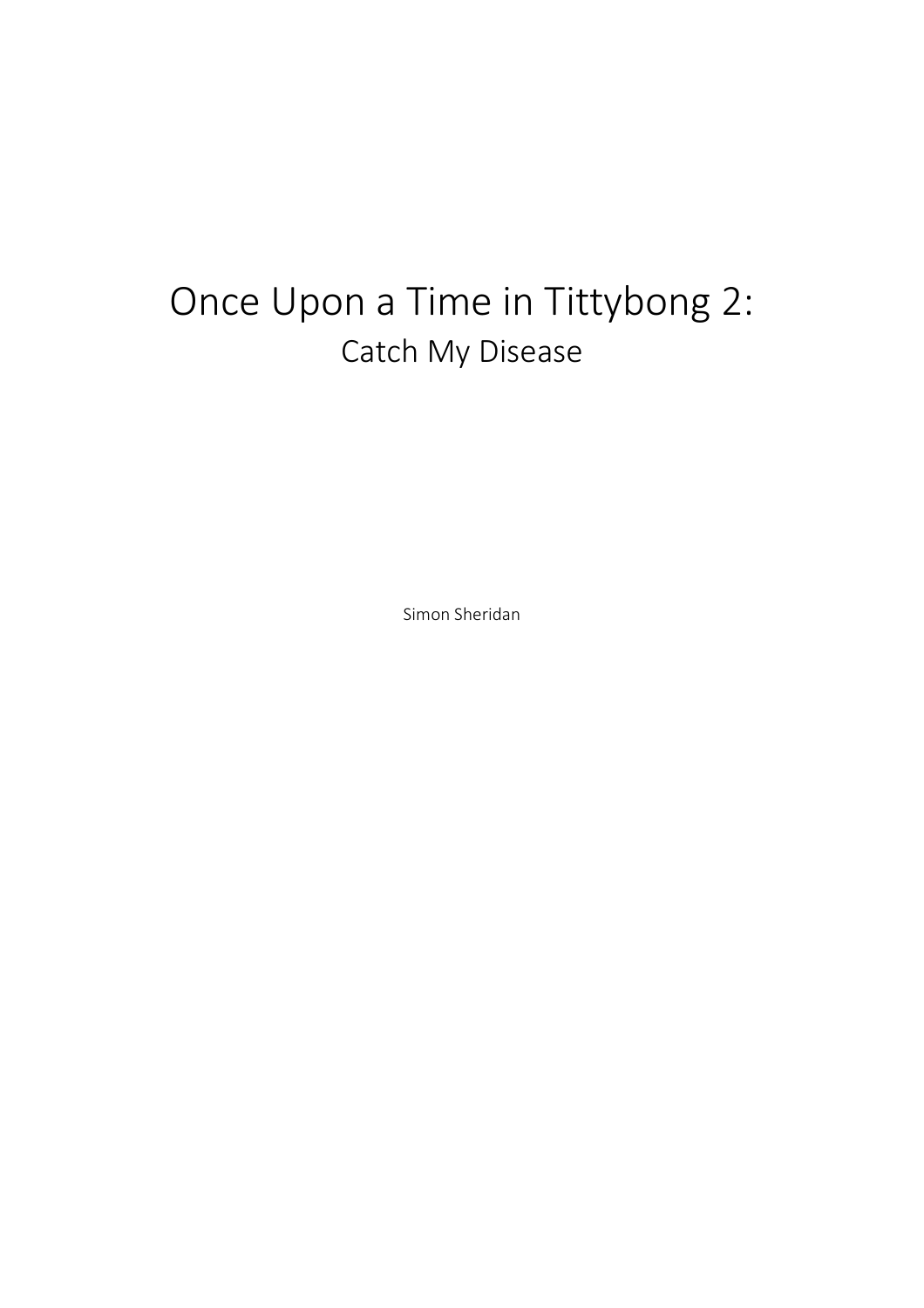## **Chapter 1**

"JJ, you've got a customer."

Krusty held open the front door of the house and a young blonde woman flashed him a smile as she walked into the lounge room to find JJ crumpled up on the couch in a posture that resembled a pile of clothes with a wig thrown on top. His face was scarcely visible beneath his shoulder-length mouse brown hair which was normally pulled back behind his ears but which now formed a kind of curtain through which his nose protruded like the snorkel of a scuba diver. The girl stood a few metres away from the couch and waited for signs of life but none were forthcoming. Krusty cleared his throat and closed the door extra loud as if that might wake his friend. When he saw that it didn't, he walked over to the couch and prodded JJ with his foot the way a would-be customer might kick the tyres of a second-hand car.

"Oi! Anybody home?"

JJ emitted a sound that was part murmur, part grumble and part gargle. He turned himself over so that his back was now facing the room.

"Hangover?" asked the woman looking towards the couch with a measure of pity.

"Worse," said Krusty.

"Drugs?"

Krusty shook his head.

"What then?"

"Girls."

"Oh, right. Amber," said the girl as the slow dawn of comprehension spread over her face. It was quickly replaced by a querulous look.

"But they broke up ages ago."

"Over a month," said Krusty.

"And he's still heartbroken? Awww, that's cute."

"Pathetic is what it is," said Krusty loudly in the direction of the couch.

"How did they break up?"

"She dumped him. Dumped him like a sack of potatoes."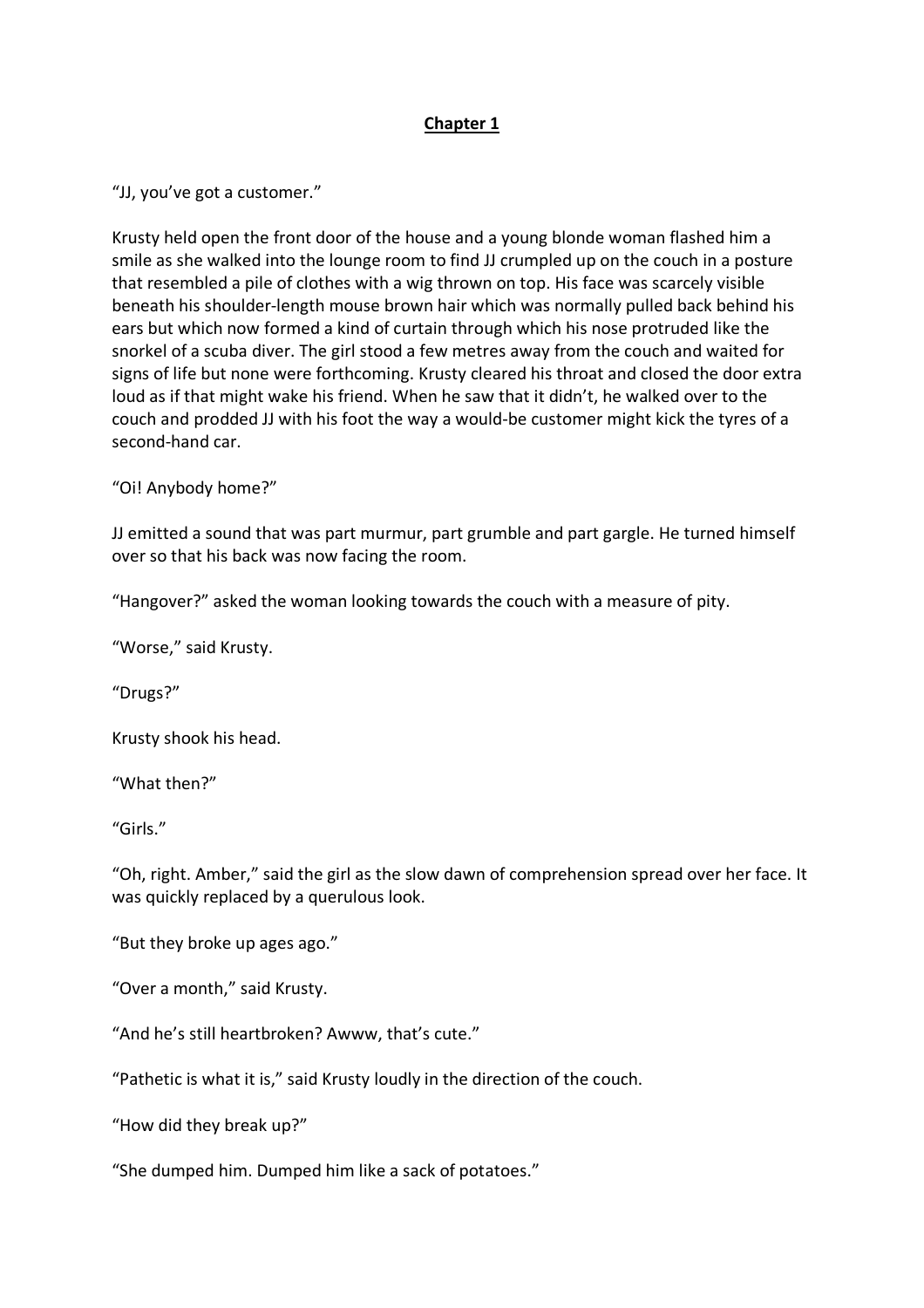This finally got a rise out of JJ who turned over into an upright position on the couch. He looked like he hadn't slept for days and his bloodshot eyes would have been more fitting on a Friday night smoking some of Krusty's produce rather than a Monday morning.

"She didn't dump me," he said rubbing his hands over his face as if trying to wake himself up.

"Yay, he's finally up and about," said Krusty clapping his hands in faux enthusiasm. "That's the most energetic I've seen him in a month."

"She didn't dump me," repeated JJ.

"Ok, fine. She didn't dump you. You've got a customer, bro. Look, it's Phoebe."

JJ lifted his eyes and the blank, distant expression gave way to a flash of recognition.

"Hi, Phoebe," he said feigning a smile.

"Hi," said Phoebe waving and smiling in an uncertain fashion as if JJ was a wild animal who might do something unexpected at any moment.

"What are you after?" asked JJ hauling himself up from the couch and lumbering towards the bedroom at the front of the house which constituted the storeroom for his inventory.

"A phone. Pink, if you've got one," said Phoebe.

Mobile phones were JJ's stock in trade but he also sold televisions and stereos as well as various computer parts and other random electrical gadgets. The last of the electrical goods stores had shut up shop in Tittybong two years prior but it wasn't until the department store in the neighbouring town of Bong Bong closed that business for JJ really took off. To buy a new phone or television, a resident of Tittybong now had to travel over two hundred kilometres each way. Even if they had the patience for such a trip, there were few people left who could afford the luxury of buying new. A second-hand gadget was all most people could expect and JJ had rightfully earned his reputation for quality. His main point of differentiation from his competitors was the simple fact that he knew his way around a soldering iron and had the basic tools and knowledge to make things work as opposed to the shady characters on street corners who could barely be bothered to plug a unit into a wall socket to check that it was functional before flogging it off to the highest bidder. Between the sales of functional second-hand devices and the repair of existing ones, JJ had grown himself a thriving business quite by accident and, although the operation was in what you might call a grey zone from a legal and taxation standpoint, the powers-that-be had so far left him alone and his customers even included some local notables who, for reasons of propriety, sent their business through intermediaries. Phoebe was one of his long-term customers. She had a nice habit of losing phones and breaking devices and she came from a wealthy family in the city which meant replacing them was not the financial burden it might have been for others.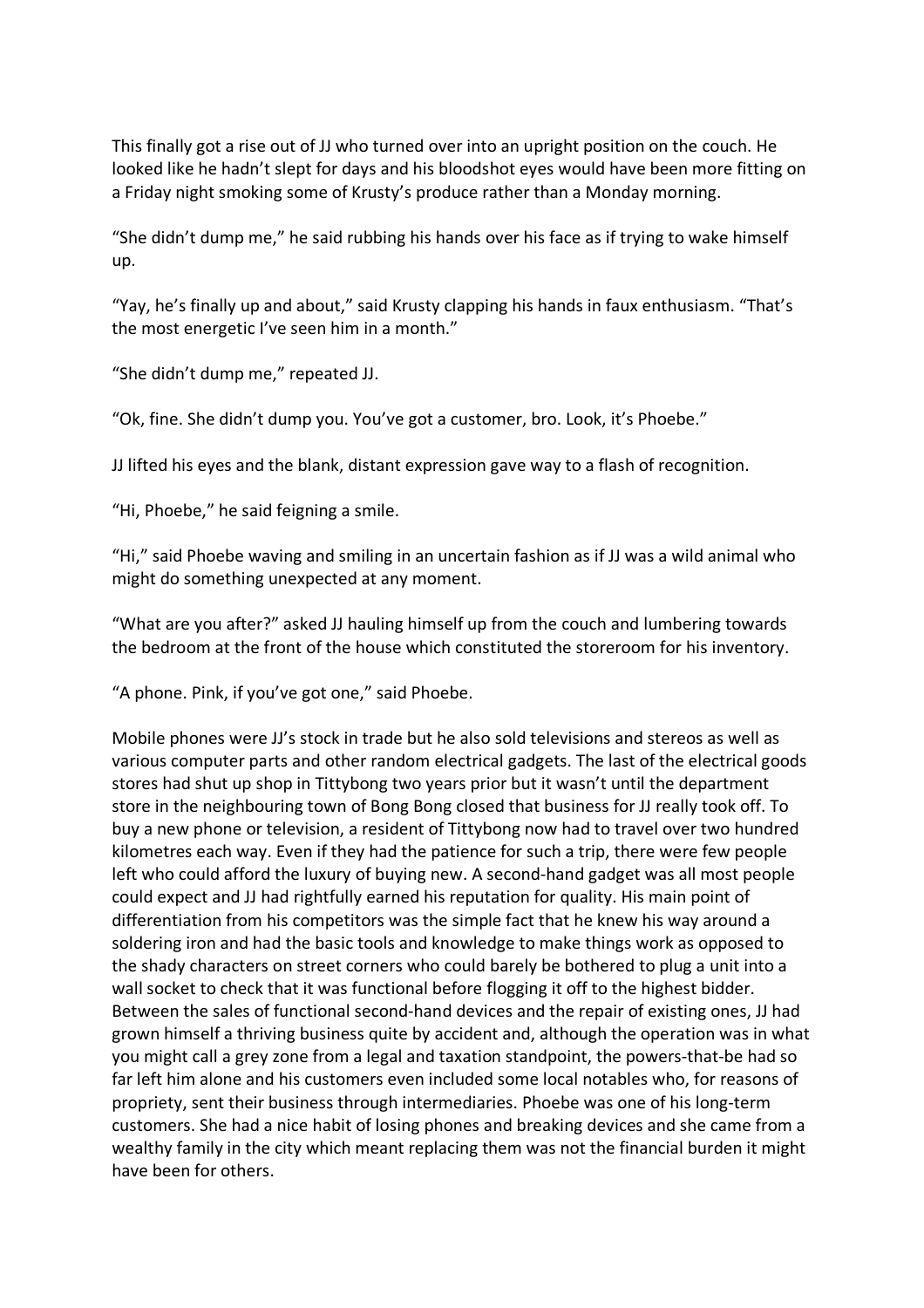"All I've got are hot pink or this kind of pinky-purple," said JJ emerging from the bedroom and holding up two phones.

"I'll take the hot pink."

JJ handed her the phone and Phoebe inspected its condition.

"The crack in the screen here is pretty big," she said pointing to the bottom left corner of the phone.

"I don't have any non-cracked screens in that model," said JJ curtly. "I can give you a different phone with a better screen but not in pink."

Phoebe thought about it for a few seconds.

"Alright," she said letting out a long sigh. "I'll take it."

"That'll be a hundred and twenty dollars. I've taken thirty off because of the screen."

"Right. Well, that's the other thing I needed to talk to you about," said Phoebe looking at JJ with a sheepish expression. "The problem is, I don't have any cash."

This time it was JJ who let out a sigh. In his line of business this refrain was so common that he'd installed a sign on the wall of the lounge room. It was one of those old novelty signs and it read "CA\$H ONLY". He pointed to it as he spoke.

"Sorry, Phoebe, we don't do credit here."

"No, no, no," said Phoebe anxious to clarify. "I've got the money. I just can't get hold of the cash."

JJ hadn't heard this particular excuse before. He furrowed his brow trying to parse its meaning and Phoebe could see that she needed to explain further.

"As you probably know, the government in Sydney has put a freeze on the bank accounts of all public servants. Well, it's not really a freeze. It's just that they can no longer withdraw cash. All receipts and payments have to be made electronically from now on. Apparently, they're going to do the same to everybody's account in about six months."

"I've heard about this shit," said Krusty who had been rolling himself a joint by the kitchen table. "They're trying to get rid of cash. That might be a problem for the, ummm, thingo."

Krusty made a vague gesture towards the CA\$H ONLY sign before flicking on his zippo and taking a long toke on the joint.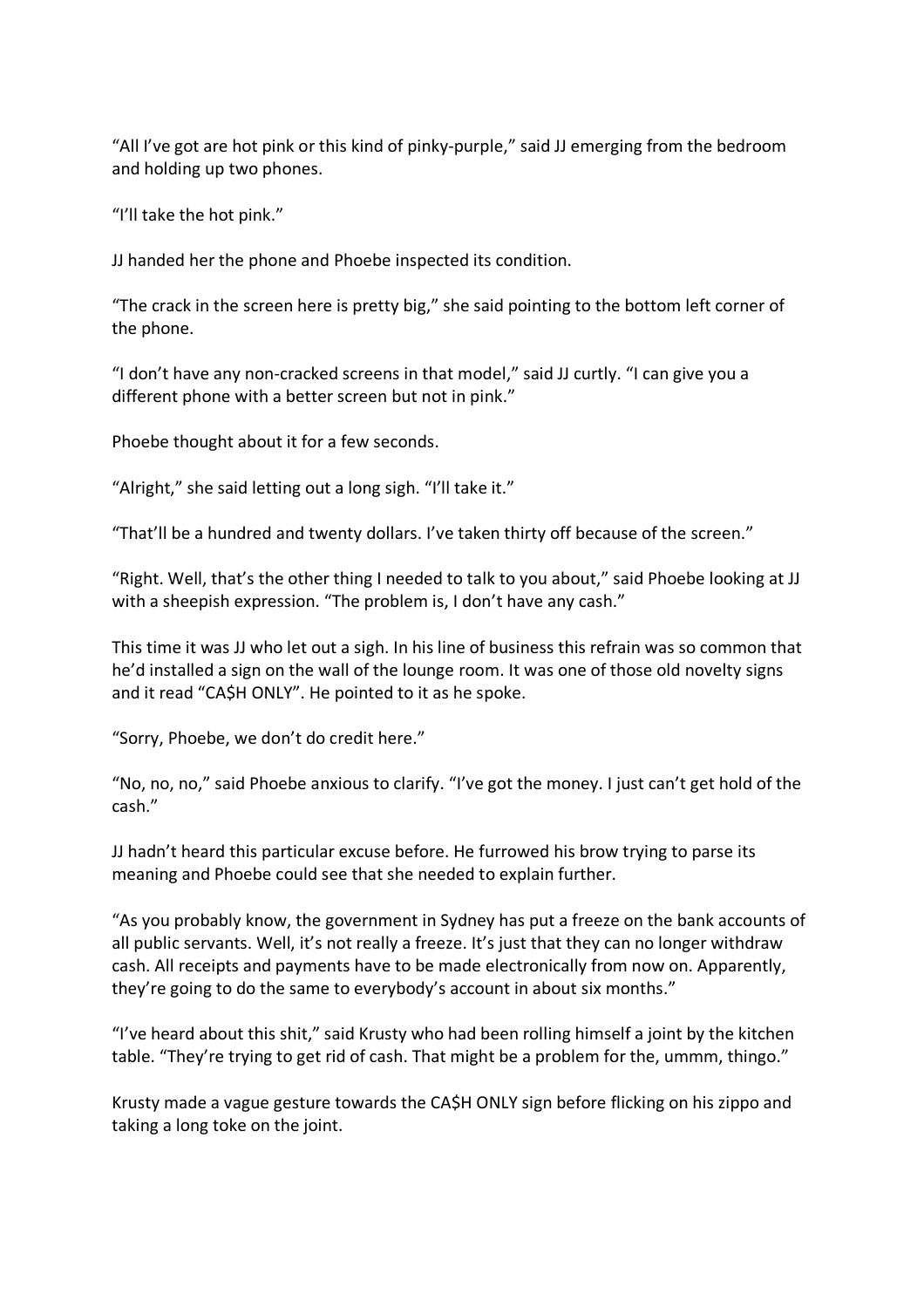"I don't understand what a cash freeze on bureaucrats in Sydney has to do with selling a mobile phone in Tittybong," said JJ.

"I get most of my money from my father who works for the government. If he can't get cash, then he can't send me any cash," said Phoebe.

"Well, can't he transfer it somebody else's account and they can send you the cash?"

"The government is tracking all transfers now so they can follow where the money is going."

"Again, I don't see how this is my problem."

"It's going to become your problem soon," said Phoebe. "In six months, there's not going to be any more cash. They're starting with the public servants but they are going to roll out the cash ban to everybody. How are you going to run a cash only business when that happens?"

JJ realised Phoebe had a point. Even in the short term, the cash ban on public servants would be a problem as many of his customers could only afford luxuries like mobile phones due to money sent from relatives in the city. This would mean a sharp drop in sales which would only be exacerbated once the full cash ban came into effect. The more he thought about it, the more he realised a cash ban represented an existential threat to his and Krusty's livelihoods. Krusty's main business was weed and that was all cash too. You certainly couldn't put *dope* down in the description of an electronic transfer.

"When did all this start?" asked JJ.

"About two weeks ago," answered Phoebe.

"So, that's why business has been slow lately," observed Krusty.

"I didn't notice."

"That's cos you've been lying on the couch dreaming about Amber," said Krusty.

JJ let out a long sigh and began pacing up and down the room.

"Alright, well, let's think about the situation. If people can only transfer money electronically, then I guess we need to get a bank account. But even if we could find a bank that would give us an account, any transfers to it would leave a paper trail and that's not going to work for our line of business."

"Don't you have, I dunno, *associates* or something that can make paper trails disappear?" asked Phoebe.

"Money launderers," suggested Krusty.

"Exactly. Do you know any money launderers?"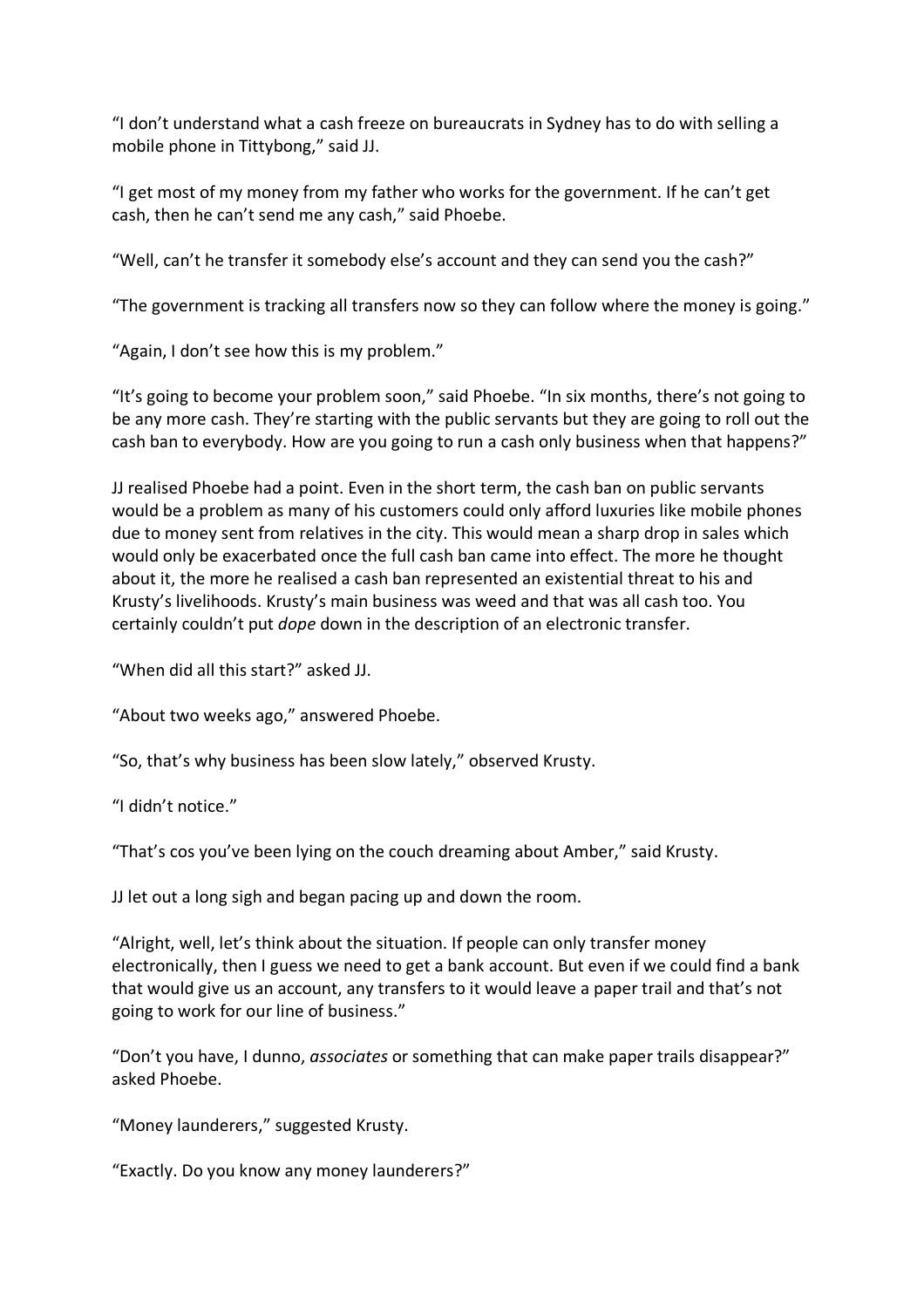"I don't think so," said JJ.

"Dude, of course we do," said Krusty.

"Who?"

"Macbeth."

"Woah, you guys know Macbeth?" exclaimed Phoebe.

"We don't know him," said JJ, "but we do business with the Macbeth Corporation."

"They must do a lot of money laundering, right?"

"Dude, their whole business would have to be laundered."

"Ok. But that doesn't mean they will launder our money."

"It's worth finding out, isn't it?" asked Phoebe.

"What I don't understand is how this is going to work for the broader community," said JJ continuing his pacing. "I mean, doesn't the money supply come from the government? If the government stops providing the money, how is anybody in Tittybong going to get cash?"

"It depends on what the federal government does with all the cash that's not in use in the cities. Will they burn it? Will it they allow it to be released outside of the cities?" said Phoebe.

"Dude, we should totally start our own bank," said Krusty taking one last toke on his joint before putting it out in the ashtray on the kitchen bench.

"That's a brilliant idea," said Phoebe. "There hasn't been a bank in Tittybong for years."

"We'll call it The People's Bank of Tittybong."

"Hah! That's a great name," said Phoebe giving Krusty a high five.

"I think you two are getting a little ahead of yourselves. We don't even know if we can get any money yet and you're already starting a bank," said JJ grumpily.

"Well, let's go and see Snake now, bro," said Krusty.

"Who's Snake?" asked Phoebe.

"He's our main contact with Macbeth. We can ask him about the laundering idea."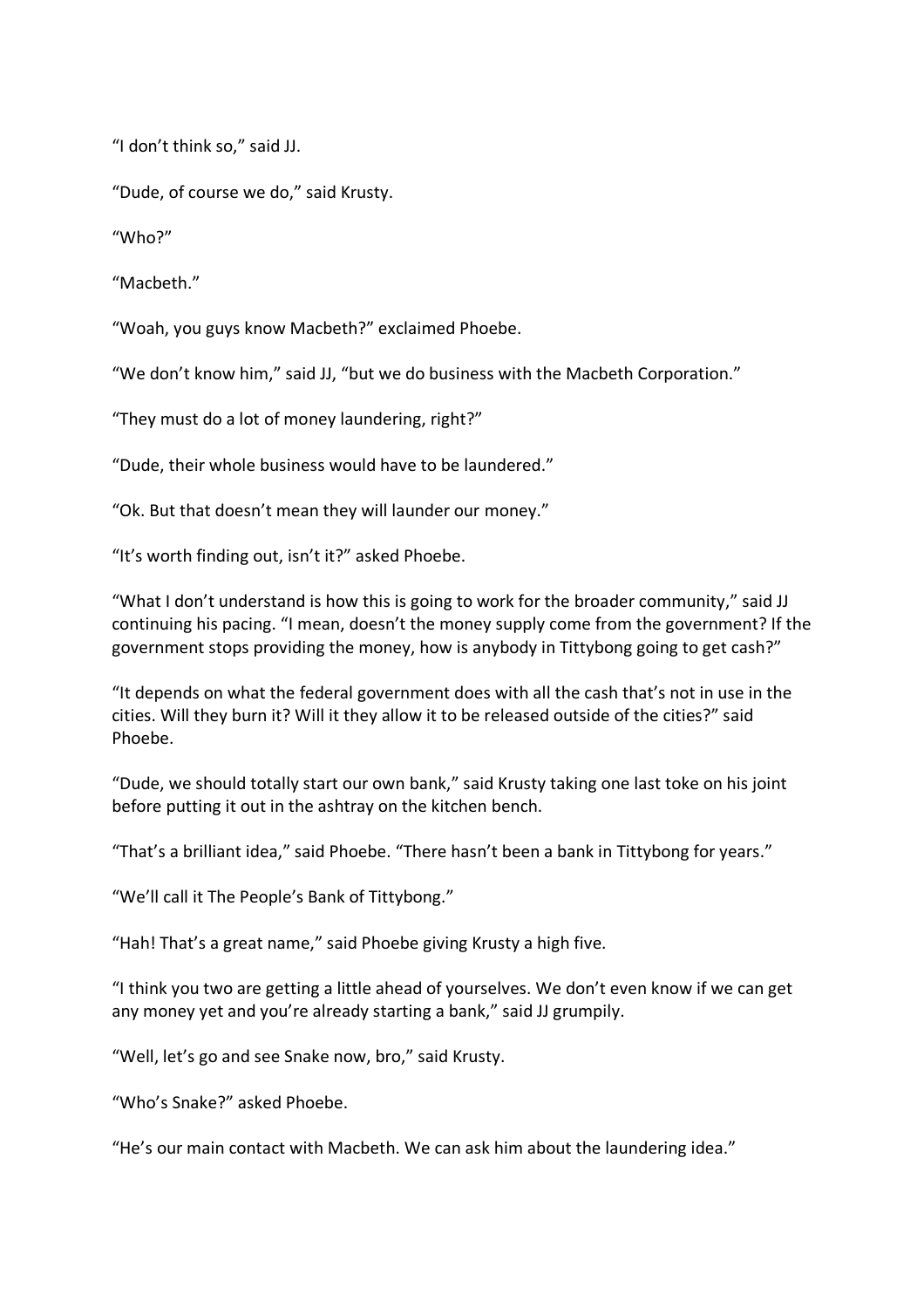JJ gave another long sigh. He didn't like the sound of the idea but he didn't have any other ideas that were better.

"Alright. It can't hurt to go and ask the question," he said finally.

"Excellent," said Krusty slapping JJ on the shoulder. "We've finally got you off the couch and back in action, bro."

JJ muttered something and went hunting for the keys to his motorbike.

"Hey, what about the phone?" asked Phoebe who held up the hot pink phone she had chosen.

"Oh, yeah. Tell you what, I'll let you take it for now while we organise payment," said JJ. "But just this once and only for you. Don't tell anybody else about it."

"Thanks, Jay," said Phoebe giving him a kiss on the cheek as she headed for the door.

"Gimme a call when you know what's happening with the bank transfer," she sang out as the screen door slapped shut behind her.

Krusty walked over to the sideboard and picked up a set of keys which he threw over to JJ.

\*\*\*

"Let's hit the road, bro."

Macbeth's full name was Pickles Macbeth, although it is to be doubted that this was either the moniker bestowed on him by his parents or recorded on his birth certificate in the unlikely event such a document existed. What little was known about Macbeth was entirely transmitted via gossip and innuendo. Some people claimed to have seen him but no photograph confirmed his existence, a strange fact given that mobile phones with cameras were still ubiquitous throughout most of Australia including the no-go zones outside the big cities. Rumour had it that anybody caught in possession of a camera around Macbeth could expect a quick and not necessarily painless demise. Such a threat was credible. Macbeth's operatives were everywhere including the big cities. In fact, a large part of Macbeth's business was facilitating the black market trade between the cities and the rest of the country.

Macbeth's business had grown in direct proportion to the withdrawal of government from large parts of the country. This process had been happening for some time as politicians focused on integrating the cities with the globalist network that linked most of the western world while leaving the rest of the country to its own devices. The effect was felt firstly in the lack of services provided. Little things like libraries and recreation centres disappeared. Then there was a lack of money for things like police and medical personnel and finally a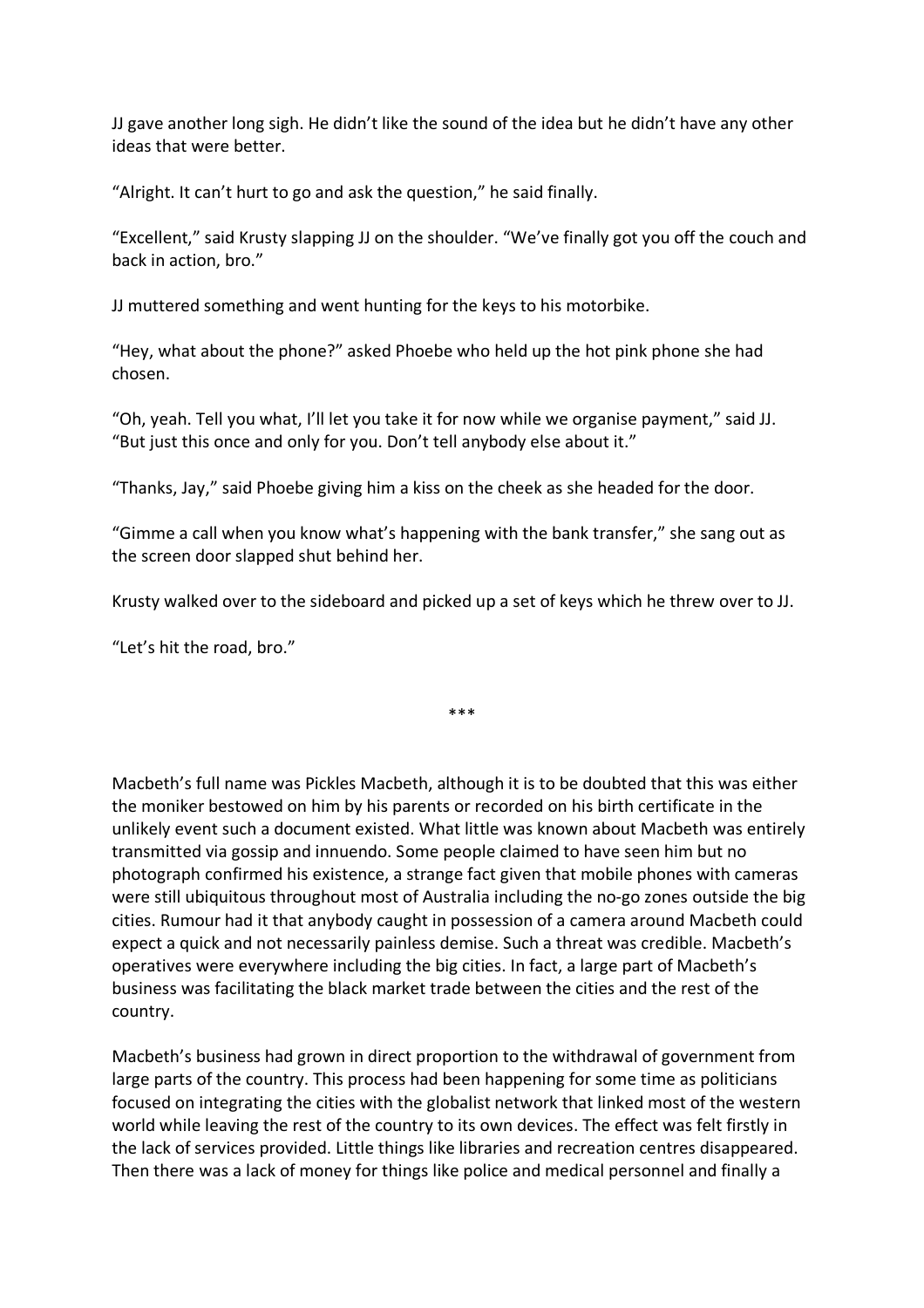lack of governance altogether. This all happened so slowly that nobody really noticed but the process had created a void and into that void had stepped a number of entrepreneurial souls providing the functions formerly fulfilled by the state. One of those entrepreneurial souls was Pickles Macbeth. Among the services offered by the Macbeth Corporation were "transportation", which was less about trucking and logistics and more about ensuring the contents being trucked and logisticked actually arrived at their destination. Debt collection was a booming business as were the traditional staples of the mob boss: money laundering and drug trafficking.

It was the latter which had brought JJ and Krusty into contact with the Macbeth Corporation about a year earlier. Some of Krusty's homegrown weed, which was already legendary in the Tittybong area, had found its way to Sydney where a Macbeth associate had been so impressed with the quality that he ordered an investigation into its origins. A couple of days later, two large men on motorcycles pulled up in front of the rundown house where JJ and Krusty lived and offered to buy as much weed as they could produce. For JJ and Krusty, newly graduated from school with no job prospects to speak of, it was an offer too good to refuse. The success of the drug enterprise later expanded into JJ's electrical goods business. Another of the Macbeth Corporation's verticals was second-hand (read: stolen) goods and JJ began on-selling these to people like Phoebe. The two businesses proved symbiotic. They would transport Krusty's weed to Sydney and return with used mobile phones, televisions and the other devices that JJ would then fix up and offer for sale in Tittybong. This had proved lucrative enough that JJ and Krusty now owned motorbikes and it was those bikes which rumbled into the front yard of an old factory on the outskirts of Sydney near the suburb of Liverpool. The factory was one of Macbeth's main distribution centres and was Krusty and JJ's primary point of contact with the Corporation.

They parked their bikes and walked into the office via the glass door at the side of the factory. An old brown leather couch, a couple of plastic chairs and a raggedly wooden coffee table constituted a small waiting area to the right as you entered. Immediately to the left was the reception desk behind which sat a young woman dressed in the style of what would once have been called *punk rock* which had become the de facto standard among Macbeth Corporation associates. The bottom part of her head was shaved revealing several small tattoos which the long jet-black hair emanating from the top of her head did not hide. There were more tattoos to be found lower on her body. In fact, the entire area from the side of her head, down her neck and to the end of the arm was covered in them creating a rather confronting appearance which was offset by the friendly smile she gave the two young men as they entered.

"Well, well, well, if it isn't my favourite country bumpkins."

"Is that all we are to you, Ciara? Bumpkins?" said Krusty walking over to the counter.

"Nah. Sometimes I think of you as just plain old rednecks."

"Well, I love you too. And just to show how much, I've bought you a present."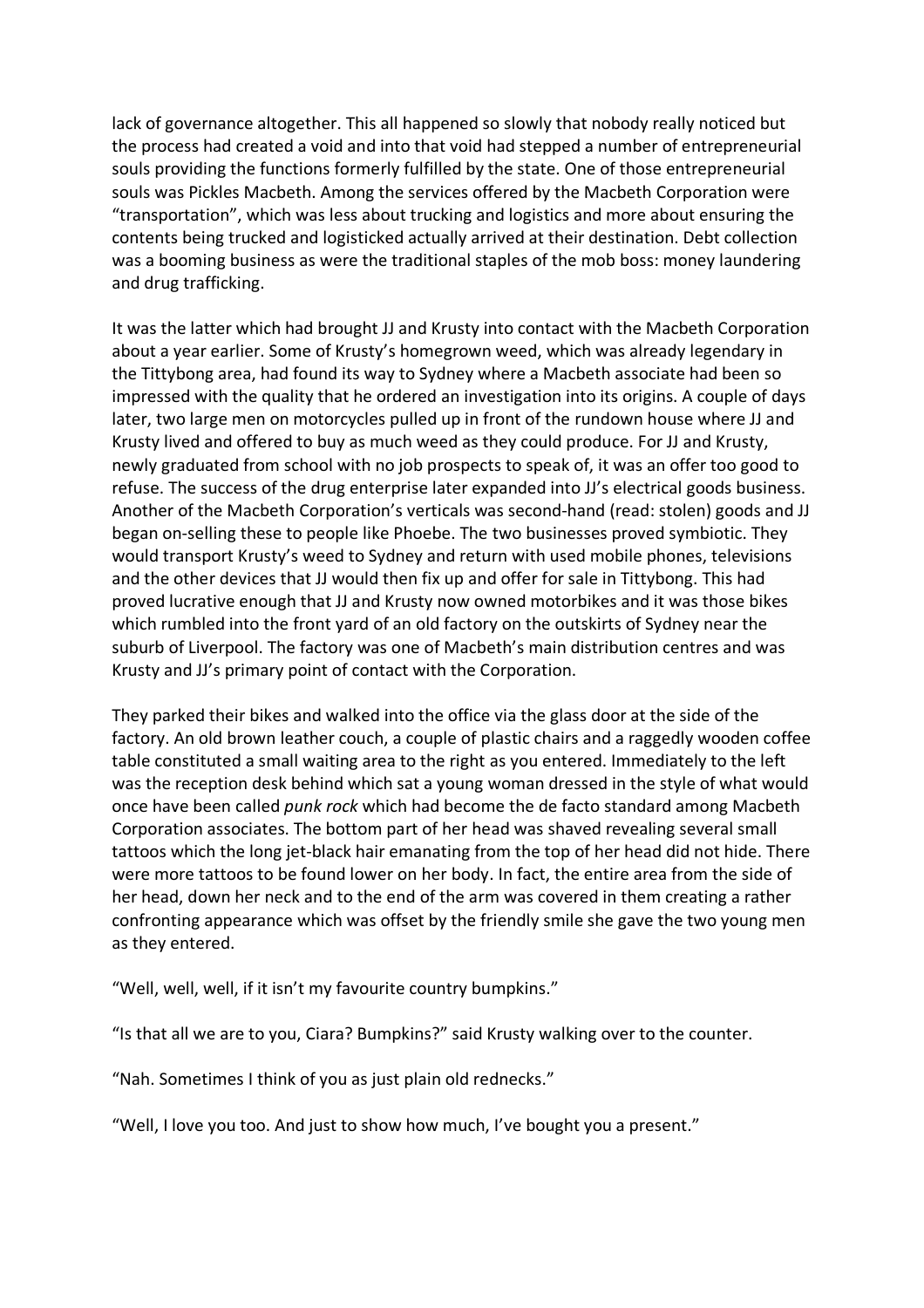Krusty hoisted the large black plastic bag that he had carried into the office onto the small table beside the reception desk.

"Another batch of Krusty's Special?"

"Five kilograms worth," said Krusty patting the bag.

"I suppose you want me to process this for you now?"

"If you don't mind, sugar plum," grinned Krusty.

Ciara gave an involuntary chortle as she got out of her chair and picked up the bag.

"Back in a minute, *darl*-ing" she said as she lugged the bag down the small corridor to the left of the counter.

"Hey, Ciara. Can you tell Snake we want to see him".

"Alright. Take a seat and I'll see if he's free".

Krusty flopped himself down on the couch and JJ sat in one of the plastic chairs.

"Whaddya think of Ciara?" asked Krusty turning his head to JJ.

"She's cute," said JJ.

"Reckon I'd be in with a shot?"

"Sure."

"I might ask her to come for a drink later. Hey, maybe she can bring a friend along for you."

Krusty slapped his friend playfully on the thigh but JJ was staring off into space.

"Don't tell me you're still thinking about Amber."

"No. I'm thinking about the future of our town and the future of us," said JJ turning to his friend with a stern look. "You do understand the gravity of the situation, don't you? We might be out of business soon and who knows whether Tittybong will even exist in a year if there's no money supply."

"C'mon, bro. It's not that bad. We'll figure something out. You just need to have a night on the town. Let's go into the city and check out that pub we went to last time. What was it called, The Goat's Horns?"

"The Ram's Head," corrected JJ.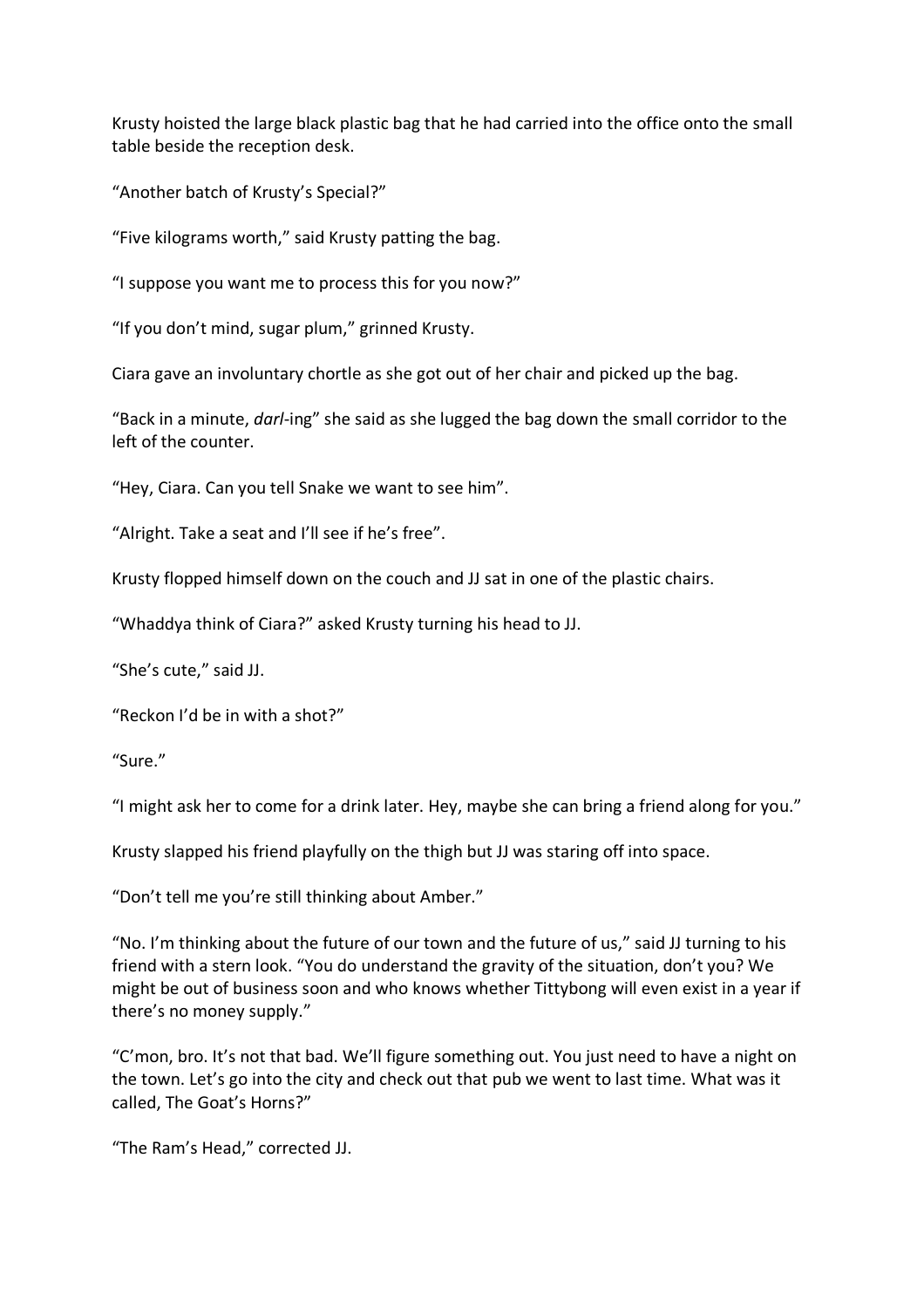"Yeah. Let's go there. Have a few beers. Meet some girls. Take your mind off the worries of the world for a night."

JJ was about to respond when a man appeared at the end of the small corridor walking towards them. As per his name, he had a large snake tattoo on his forearm and was dressed in the black leather motorcycle gear that was common for Macbeth associates. This was partly a fashion statement but mostly a practical necessity as the motorcycle was the preferred method of transport in the Corporation. Although Snake was only in his mid to late twenties, he was known as one of Macbeth's closest advisors and was the manager the distribution centre among other things. He carried a manila folder in his hand which he threw onto the coffee table in front of JJ.

"I assume this is what you're after, Mr JJ," he said.

JJ looked at the folder with confusion which was briefly replaced by recognition and then a kind of embarrassment. He started to lean forward as if to collect the folder and then changed his mind preferring instead to try and change the subject.

"Actually, Snake, we're here about another matter…" he began before Krusty, with an infallible sixth sense for the discomfort of his friend, sat up on the couch, swept up the folder and began leafing through its contents.

JJ jumped up and attempted to snatch the folder away but Krusty turned his back leaving his friend helplessly lodged between the couch and the coffee table in a fruitless attempt to reach over Krusty's shoulder. To make matters even worse, Ciara returned to the room just in time to see the kerfuffle.

"What's all this?" she asked.

Krusty held up a large A4 photograph. It was a close-up picture of a scantily clad pretty young blonde woman taken through what looked to be her bedroom window. Ciara took a step forward and craned her neck to get a better look.

"Who's that?" she asked as Krusty weaved around JJ's flailing outstretched hand to give her the photo.

"Wow. She's beautiful," said Ciara studying the picture.

"That's JJ's ex-girlfriend Amber. The one he's still pining over."

"I can see why."

"I'm not pining over her," said JJ who made another lunge for the folder that Krusty was holding only to knock it out of his hand and have the contents, perhaps thirty photos in total, spill out over the floor. The photos showed Amber in various locations including her bedroom, drinking a coffee at the local café and working out at a gym.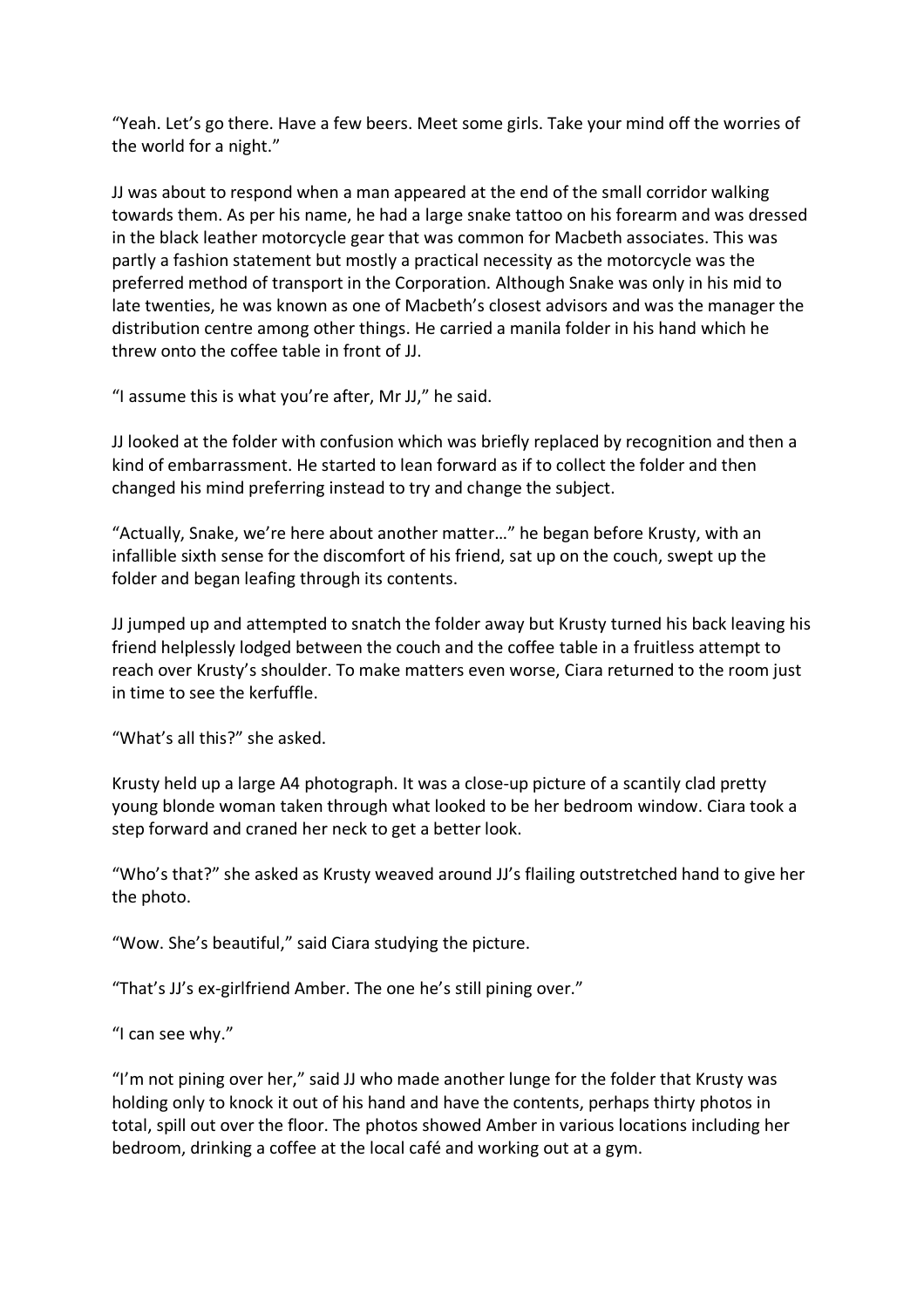"That looks less like pining and more like stalking," said Krusty and as he watched JJ scramble to gather up the photos.

"One of our agents in Sydney has been doing the stalking on his behalf," said Snake. "Just another little service offered by the Corporation."

"What he needs is a dating service," said Krusty.

"That's one thing that we don't offer," said Snake. "There's more money in stalking."

"I'll bet."

"Don't listen to them, JJ," said Ciara who handed the photo of Amber back to JJ. "I think it's sweet that you're in love with a girl enough to pine for her. None of the guys around here would do that."

"I'd pine for you if we broke up, Ciara," said Krusty with a wink.

"In order to break up, we'd first have to be going out."

"Oh?"

Having finally sorted the photos and papers back into the folder, JJ threw it down on the coffee table with a thud as if to bring the discussion to an end.

"This is not what we came here for," said JJ turning around to face Snake with a flushed expression on his face.

"So, what did you come for? Apart from dropping off another bag of Krusty's Special."

Snake gave a respectful nod in Krusty's direction who returned the favour.

"We came here because we want to know if one of the other services you offer is money laundering. We want to be able to have money transferred to a bank account and then withdraw the cash without the authorities tracing it."

"This wouldn't have anything to do with the new cash ban on certain accounts in Sydney, would it?" asked Snake with a knowing grin.

"Maybe," said JJ not knowing whether it was better to tell the truth or not and doing neither and both at the same time.

"You're about tenth person today to call looking for cash, my friend. Unfortunately, the rules have now changed within the Corporation due to the change in circumstances and we are no longer able to be so liberal with cash payments. Speaking of cash payments, here you go K-man. For the weed."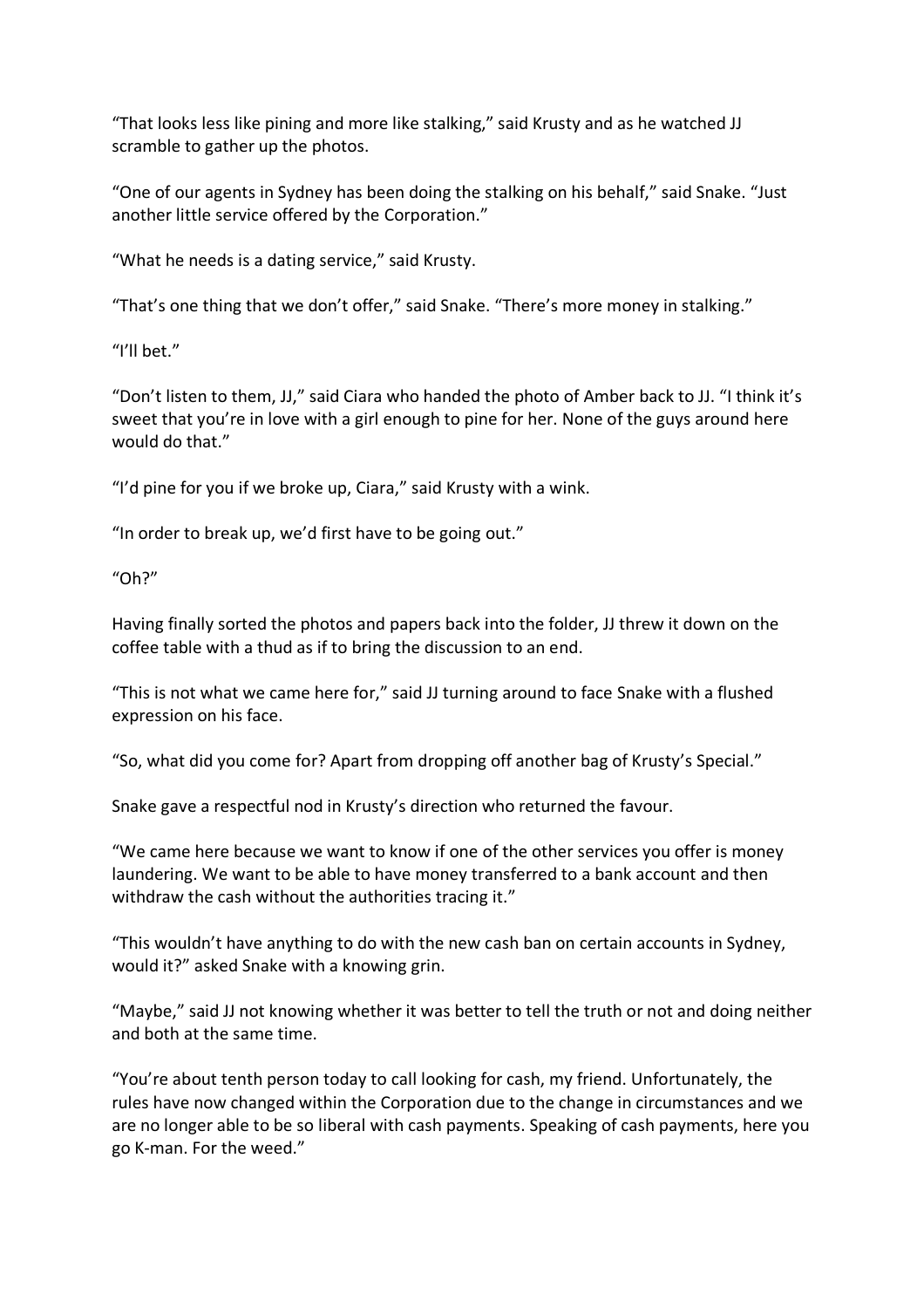Snake threw a small wad of cash to Krusty who caught it with a smile.

"Thanks, bro."

"So, you'll still be paying in cash?" asked JJ.

"Of course. The cash ban is just for government employees and, in case you haven't noticed, the Macbeth Corporation is not a part of the government."

"But what about when the cash ban is rolled out to everybody in the city. Will you still be paying in cash then?"

"That's classified information, I'm afraid. Let's just say the Corporation will be making arrangements to ensure business can still be conducted so you've got nothing to worry about there."

"That's fine for the corporation," said JJ, "but what about Tittybong? What about other towns like Tittybong? How is the money supply going to work in those kinds of places?"

"That's your problem," shrugged Snake.

"No, it's an opportunity. There are three and half thousand people in Tittybong alone. All of them rely on cash in one way or another. That's an awful lot of cash moving around that somebody can profit from and last time I checked the Macbeth Corporation was interested in profit."

JJ left a pregnant pause and allowed the rising intonation of his final sentence to serve as an invitation to continue.

"Alright, I'm listening," said Snake.

"Here's how it could work," explained JJ. "Almost everybody in town will still need to transact with banks in the city. So, we'd need to have a single account that we can tell them to transfer to. The systems would need to be conducted in such a way that the transactions cannot be traced but I'm sure the Macbeth Corporation knows how to do that already. For providing these services, we charge a fee on a per transaction basis. It would be just like a bank."

"The People's Bank of Tittybong," interjected Krusty.

"That's a great name and a great idea," laughed Ciara.

They looked over to see what Snake's reaction was and, after a few seconds of deliberation, he nodded his head sagely.

"Not bad. Pretty good for a couple of hillbillies."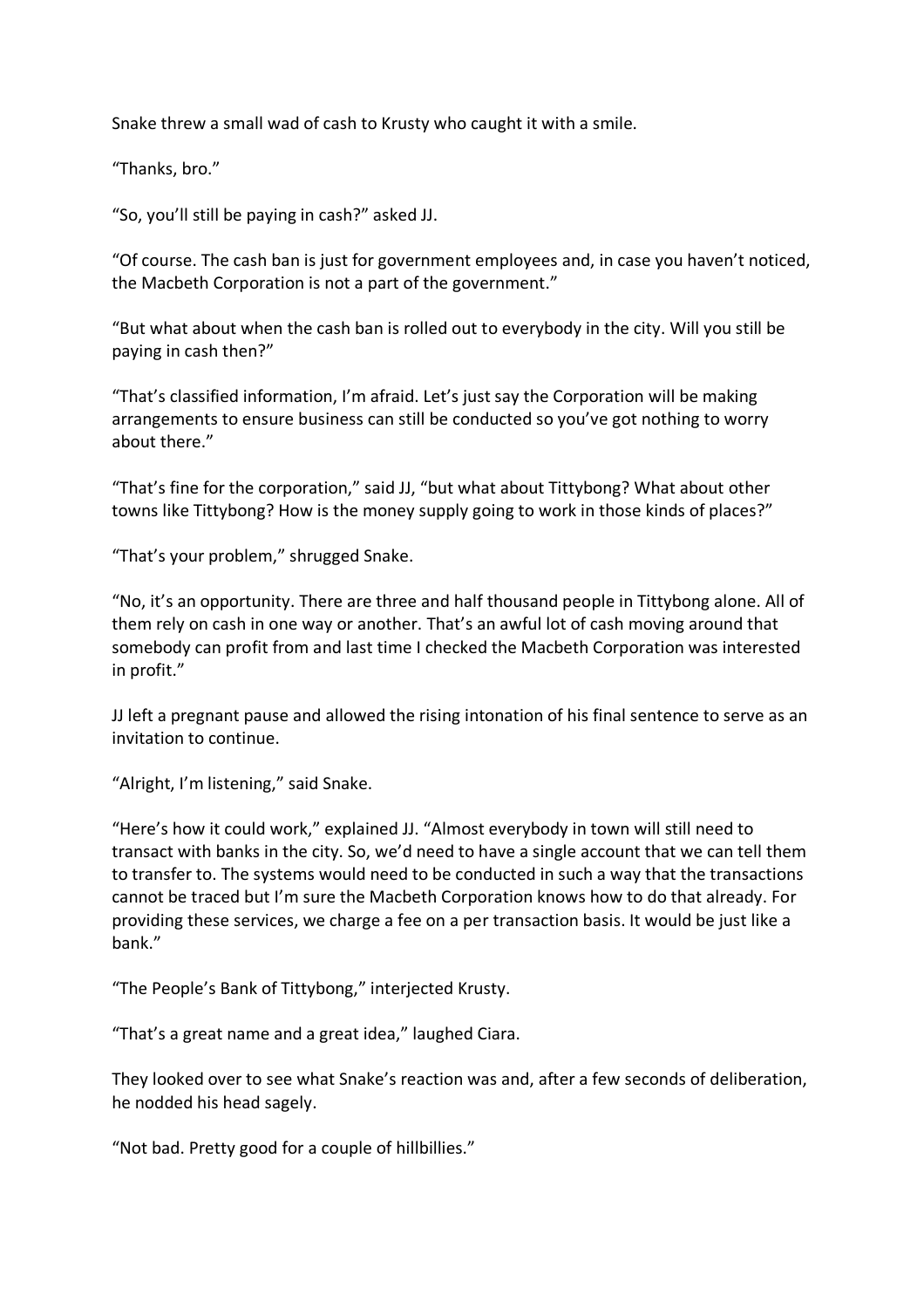"We prefer to be called bumpkins, dude," said Krusty flashing a cheeky smile at Ciara.

"So, what do you think, Snake? Can we make this happen?" asked JJ expectantly.

Snake looked JJ and Krusty up and down like a bank manager evaluating a customer for a loan.

"Alright, here's the deal," he said finally. "The cash thing is just the tip of the iceberg. There's a whole raft of changes coming soon that are going to upend pretty much everything about the status quo in this country. I'll give you just one example. The walls of Sydney," Snake gestured to the north where only a couple of kilometres away the large sandstone wall that had been under construction for about ten years stood, "they're going to be closed permanently to external visitors starting in two weeks. Oh, and the general cash ban, that's not happening in six months. It's happening much sooner. They're gonna pull the whole thing off in one go."

"Who's *they*?" asked Krusty.

"The Global Council."

"The global what?"

"You don't know the Global Council? You two really are a couple of hillbillies."

"I know the Global Council," said JJ glumly. "Amber's father is a member."

"That's right," said Snake. "Which is what made it so easy to get photos of your girlfriend, Mr JJ. We already had a couple of men watching her father."

"Hang on, you were dating the Prime Minister's daughter?" asked Ciara.

"I didn't know she was his daughter until we broke up," shrugged JJ.

"Does anybody wanna tell me what the Global Council is?" asked Krusty.

"The Global Council are the peak international governing body. They pretty much run this country now. Well, they run the cities. They're not too interested in the countryside. That's why they're bringing in the cash ban and the closing of the city walls. They reckon it will make thing easier to manage," said Snake.

"What does it mean that the city gates are closing?" asked JJ.

"Only registered travellers with permits will be allowed to enter and leave."

"This is bad. All the people in Tittybong will be cut off from their family in the city."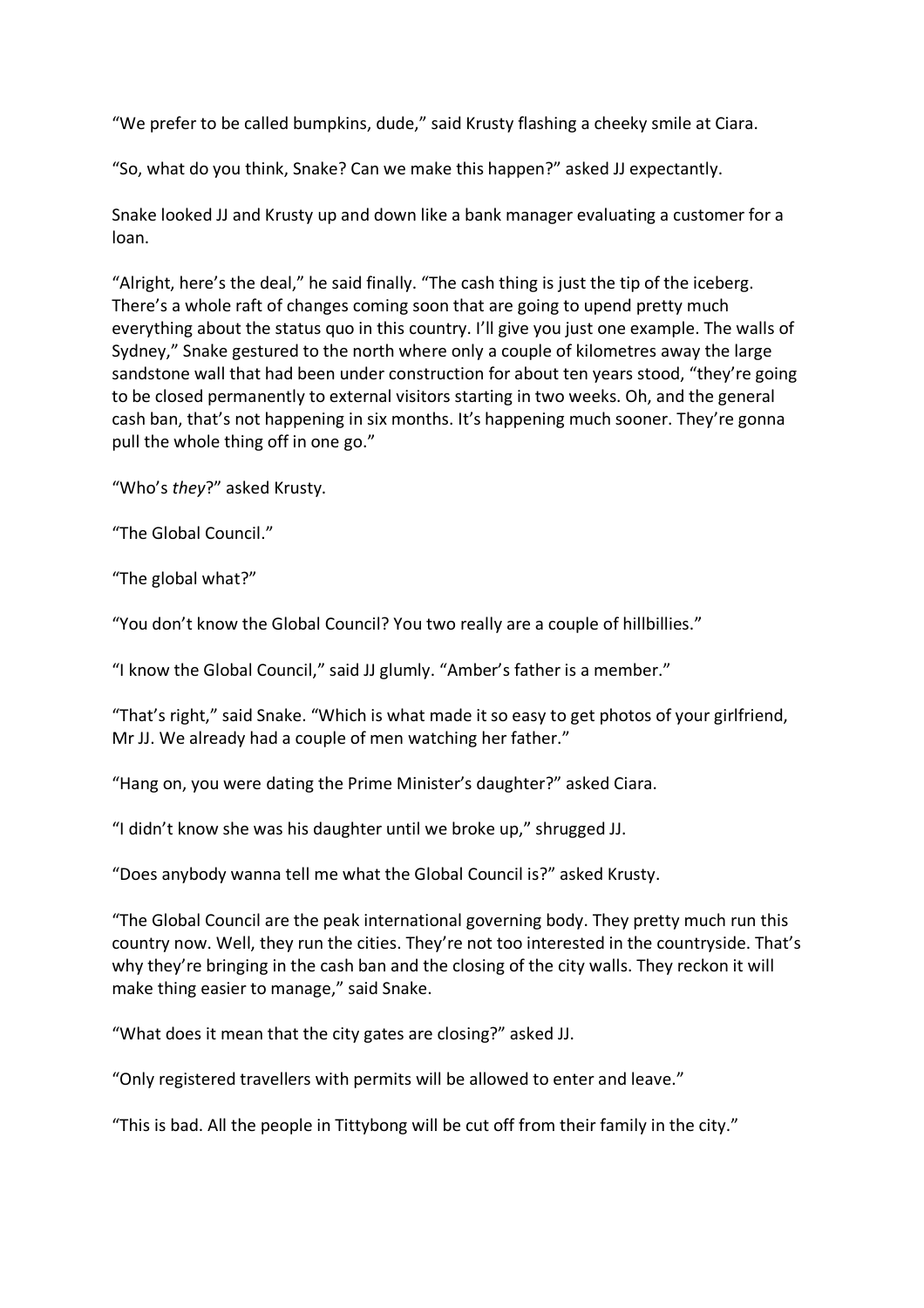"Fear not, my friend. The Macbeth Corporation will be offering a new service to get people in and out of the cities. For a fee, of course."

Snake gave a wink.

"Well, what about a fee for the bank idea. Can we make that happen? It would be worth your while financially, wouldn't it?"

"That's what I was getting at. The Macbeth Corporation is aware of what is going on and we have a plan to deal with the developments including the cash ban. I can't tell you what the plan is. That's top secret. But I can tell you that part of the plan involves an alternative supply of cash."

"Including for Tittybong?"

"Maybe."

"Maybe?"

"As I said, I can't reveal any details."

"Then just let us handle the Tittybong part of the business. You'll need somebody to run it, won't you?"

"As I said earlier, the rules around this kind of thing are tightening up. Only certified associates of the corporation will be allowed to run something like that from now on."

"Then make us certified associates of the corporation."

"What he means is, you'll need to become fully initiated members of the Macbeth Corporation," said Ciara. "It's not just some form you fill out. It's a little bit more, ummm, physical in nature. Is that something you are willing to go through with?"

"Are you a member, Ciara?" asked Krusty.

"Sure am," said Ciara pointing to a spot just below her shoulder where a tattoo of the Macbeth insignia was placed.

"Well, then sign us up, dudes."

"It's not that simple. You have to agree to the rules of the corporation including strict loyalty to Macbeth."

"Fine by me," said Krusty.

"And there's an initiation process to go through," smiled Ciara.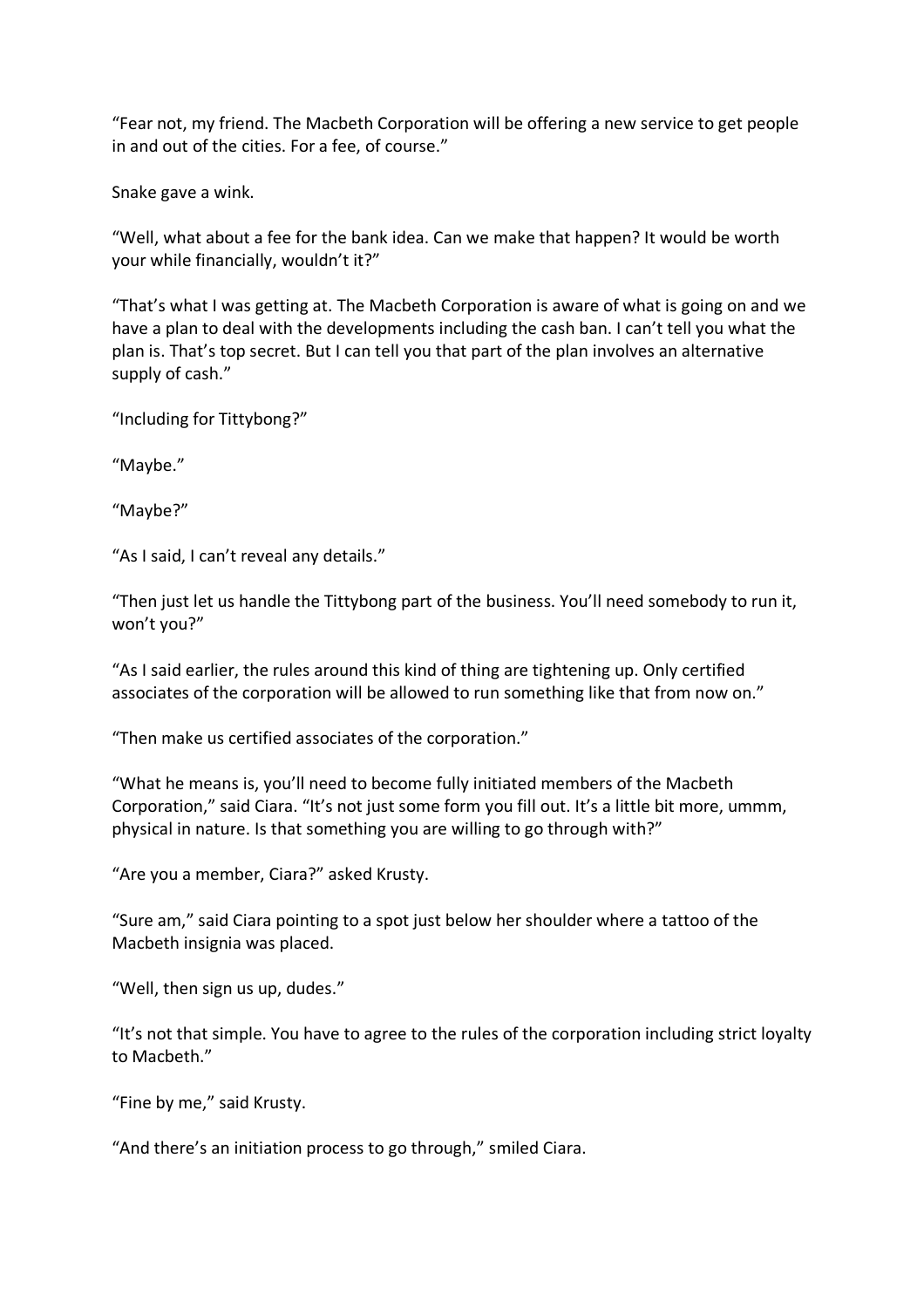"As a way to prove your loyalty to the Corporation," added Snake with a grin.

"Is it long?"

"No. In fact, it's very short."

"Short and, errr, *sweet*."

"We could do it this afternoon," said Ciara.

"That quickly?"

"There's just happens to be an all-Corporation meeting this afternoon. We normally do inductions as part of that. What do you think, Snake?"

Ciara raised a querying eyebrow towards Snake who still looked unconvinced.

"This is all a bit quick for my liking. But I will admit these boys have shown initiative and have been reliable contractors of the Corporation for some time. Not to mention the fact that we do need some new members to run these new programs. I want to be very clear, though, if you agree to come this afternoon you will witness secrets of the Macbeth Corporation that are never to be spoken about with anybody else. Even the likes of Amber," Snake gestured towards the manila folder. "Even your own mother. Am I understood? This is not the Boy Scouts you're joining here. The punishment for breaking the oath of silence is death."

Snake's tone of voice which, until now had been light hearted and jovial, took on a deep and deadly serious resonance that, combined with a piercing gaze from his pale blue eyes, caused JJ's stomach to twist. Krusty, however, seemed unperturbed.

"Sure, bro. We can keep a secret."

## "JJ?"

"Just give us a minute to talk it over," said JJ as he motioned to Krusty to follow him outside where he led him away from the office door and over near their bikes.

"This is not the kind of thing we should be rushing into. We're talking about joining the mob here not the local football club," he said in a hushed tone even though there was nobody else around.

"Yeah, and you heard what Snake said about the cash ban and other stuff. Shit's getting real, bro, and it's about to kick off in a matter of weeks, not months."

"I'd rather have some time to think about it."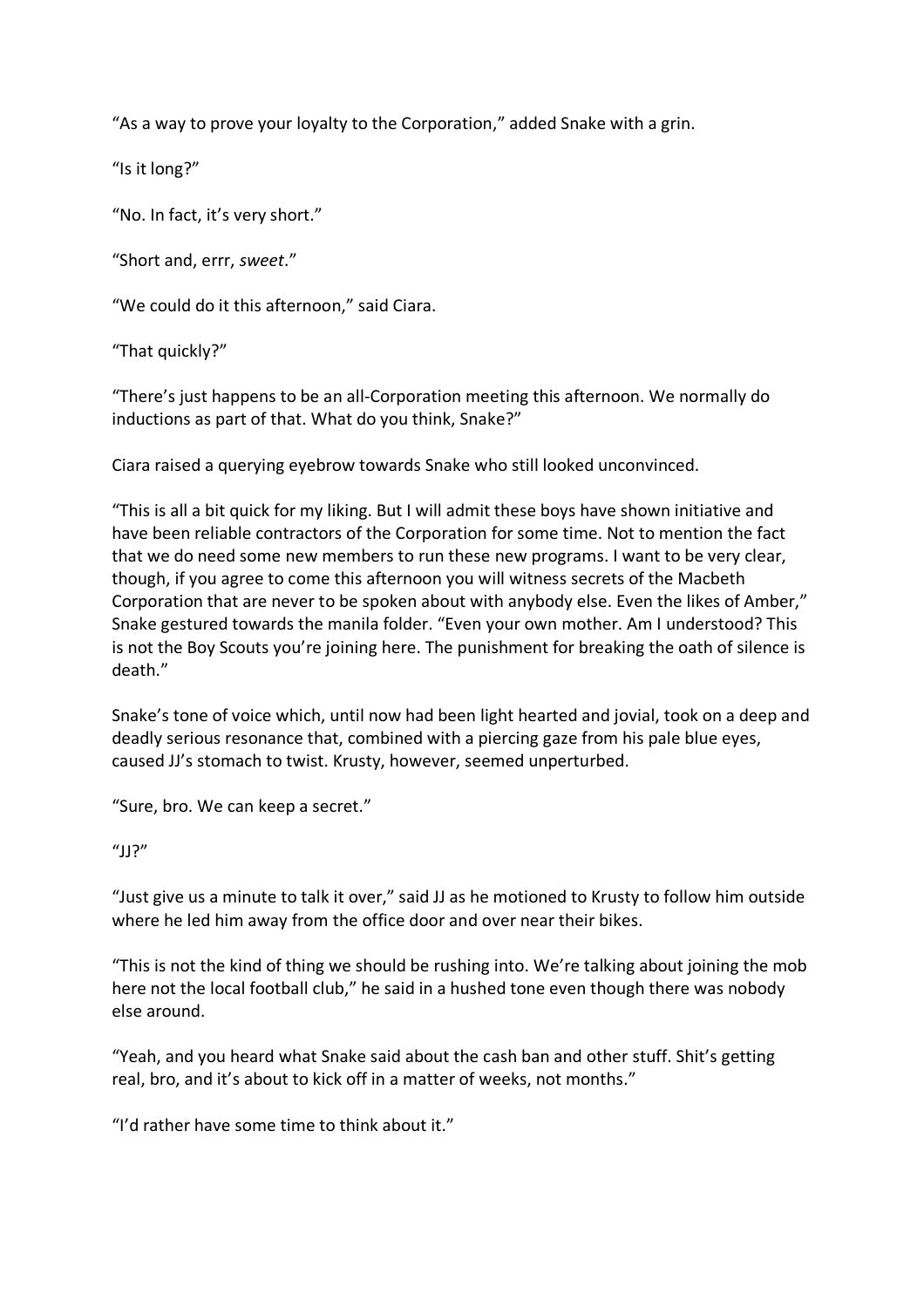"We don't have time. Besides, if the money is about to run out, wouldn't you like to be the one holding it rather than the one begging for it? Those are the options in front of us, bro. Unless you've got a third alternative?"

"No, I don't."

"Dude, we've just hit the jackpot. We're about to become the fuckin' bank. Couple of percent per transaction just for moving money from A to B. We'll be rolling in it."

"I don't like the sound of this initiation ceremony."

"Like Snake said, it'll be quick. We'll probably just have to pledge allegiance to the flag and all that shit."

JJ thought about it for a few more seconds but realised that Krusty was right. It did seem like a better idea to be the ones handling the cash at a time like this.

"Alright," said JJ letting out a long sigh. "I don't like it but I think you're right. Let's do it."

"Good decision, bro."

They walked back inside where Snake and Ciara were looking at something behind the reception desk.

"I just wanna confirm one thing, Snake," said JJ. "If we join, you'll let us run the banking for the Tittybong area. Can we make that part of the deal?"

"No problem, Mr JJ."

"Ok. Count us in."

Snake gave a nod to Ciara who walked over and opened the top drawer on the other side of the desk. She removed two pieces of black cloth and walked over behind JJ from where she proceeded to strap what turned out to be a blindfold around his eyes tying it securely behind his head. When she was satisfied that it was on properly, she walked over behind Krusty and repeated the process.

"Are you gonna tie me up too or does that happen later?" asked Krusty.

"Only if you're lucky," giggled Ciara.

"What's involved in this initiation ceremony?" asked JJ.

"It's better if you don't know," smiled Ciara as she stepped away from Krusty and confirmed that the blindfolds were attached correctly.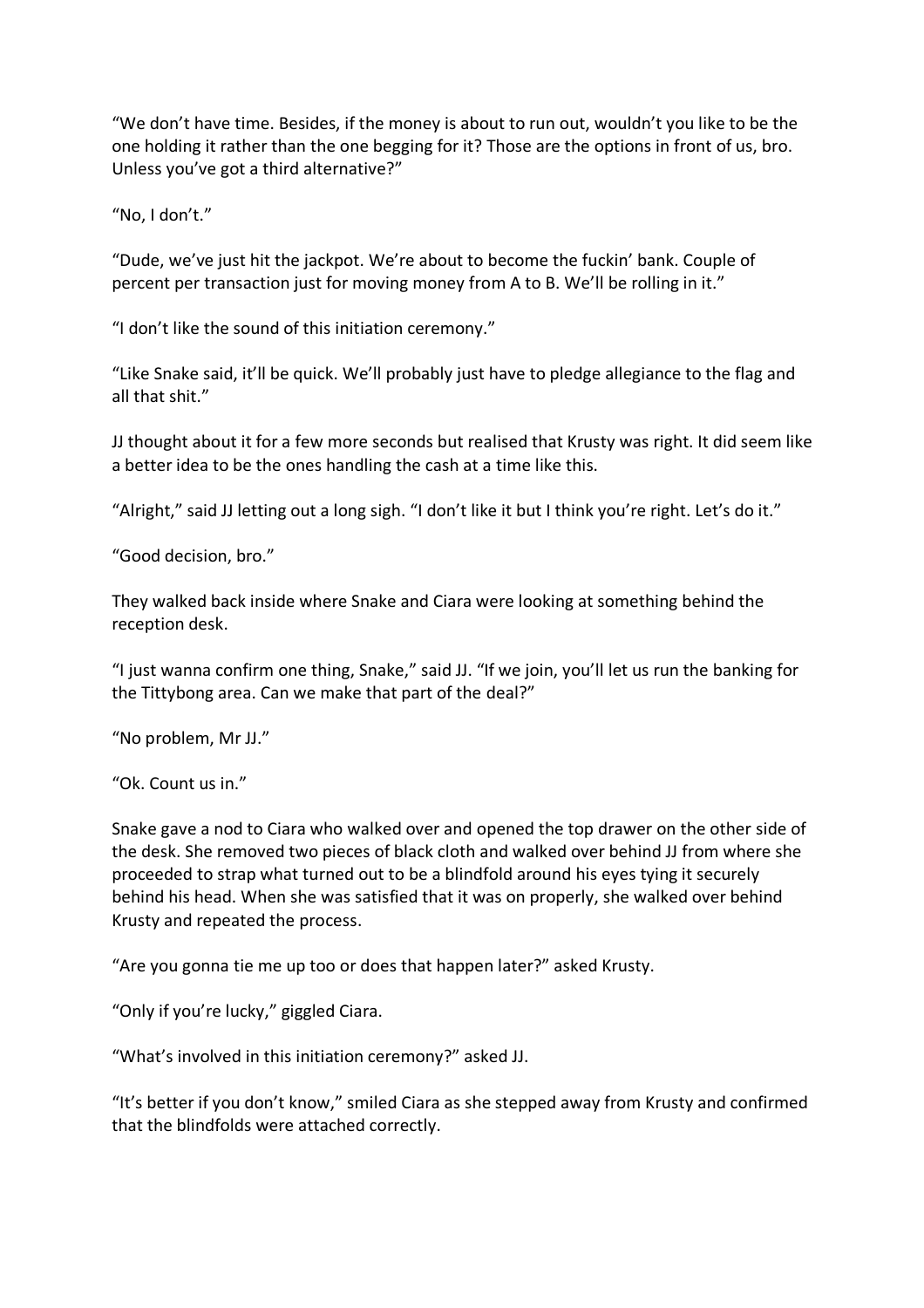"Alright, gentlemen," said Snake. "We've got about a half an hour drive ahead of us. From this point forward you are bound by the rules of the Macbeth Corporation and any transgressions of the rules will be punished so I suggest you keep those blindfolds exactly where they are and sit tight until we reach our destination. It'll all be over before you know it and you'll soon be the newest Macbeth associates. Let's go."

\*\*\*

It was when the large man in the black leather outfit showed up holding a pink dressing gown and matching shower cap that JJ knew things were about to get weird. They had already heard the chanting and cheering through the metal walls of the meat locker in which Snake and Ciara had left them about an hour earlier. It resembled a distant football crowd. Snake and Ciara had now returned with the large man. They wore the kinds of silly grins on their faces of people who are about to play a practical joke but are trying not to give the game away. Snake told JJ and Krusty to strip down to their underwear and put on the pink bathrobes and shower caps. After a period of grumbling, they had acquiesced to the command. The large man then handed them the final piece of the outfit: a pair of pink slippers with fluffy white bonbons on the front.

"Absolutely outstanding," laughed Snake as the two men in pink stood before him with scowls of disapproval on their faces. "Alright, gentlemen, follow us."

Snake and Ciara walked ahead and JJ and Krusty followed them out of the room into a wide hallway with concrete floors and painted white walls that reflected the neon glare from the fluorescent lights above. They passed several rooms identical to the one they had just left before exiting the corridor into a large open space that had the feel of an underground pub or club. There was a bar over by the wall to their left, a couple of pool tables in the middle and some pinball machines on the right. Straight ahead was the large crowd that had been making all the noise. There must have been several hundred people clad almost entirely in black leather. They were standing in front of a large stage with PA system. Snake brought them to a halt at the back of the crowd just near the pool tables.

Somebody was talking on the stage and whatever they said caused a cheer from the crowd who all raised their right arm with the index finger pointing straight to the sky which seemed like some kind of symbolic gesture. As the crowd put their arms back down again, JJ got a glimpse of the stage for the first time and realised that the voice coming through the PA was from a young girl who was talking into a microphone. She had brown pigtails hanging down from either side of her face and was wearing a long black dress. The expression on her face was of intense seriousness and when she spoke it was with an authority that belied her age and the high-pitched tone of her voice. It was as if an army general or a police commander had been transported into the body of a small girl.

"Who's that?" asked JJ turning to Snake.

"That's Macbeth," he replied.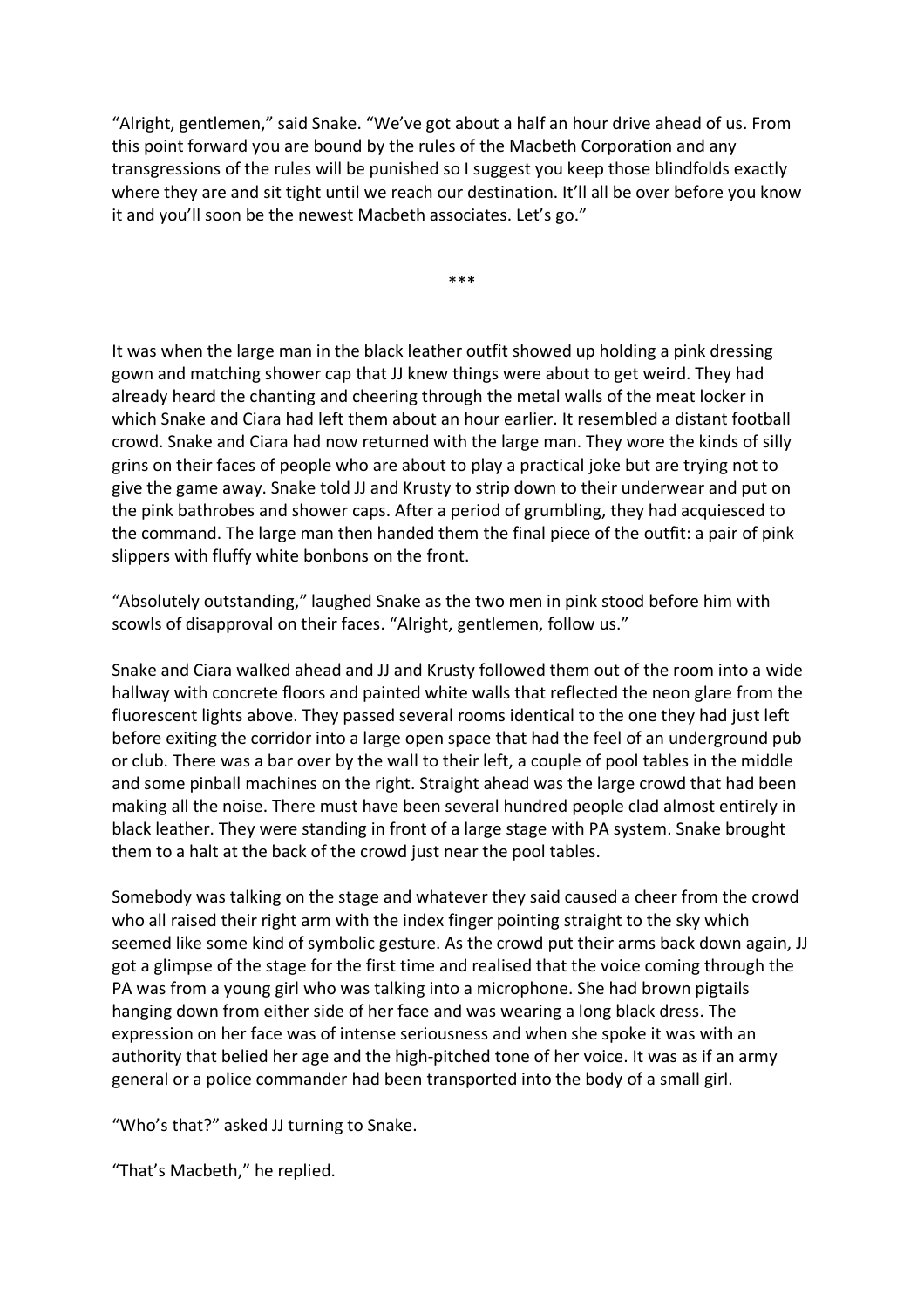"What the fuck?" exclaimed Krusty.

"That's Macbeth?" said JJ. "The infamous crime boss who controls the black market in half of the country is a young girl?"

"You didn't know that?" asked Snake with a smile and a raised eyebrow.

"No, I didn't know that."

"Well, now you know. Pipe down. She's coming to the end of her speech and then it'll be your time to shine."

Macbeth removed the microphone from its stand and began prowling the stage like an angry panther.

"There are other logistical changes that you will be informed about in due course. For now, I wish only to impress upon you, comrades, the importance of this moment which represents a decisive turning point in our fight against the globalist scum. They no longer even pretend to govern this country. They are happy to leave anybody outside of the cities to fend for themselves. Their single purpose is to extract from this land what they want with no care for culture or the good of society. Their greed is our strength, comrades. Their weakness our opportunity. We will plant our flag where they fear to tread and we will pick them off from within while we build our forces without. When the time comes, and come it will, we shall strike the final dagger into their dark hearts and vanquish the evil from this land. Are you with me, comrades?"

A boisterous cheer went up from the audience – "yeah!"

"Are you with me comrades?" intoned the diminutive figure crossing to the other side of the stage.

"Yeah!"

"It is time, comrades. What is it time for?"

"Slay Duncan!"

"What is it time for?"

"Slay Duncan!"

"One more time, comrades!" shouted the young girl lifting her right index figure to the sky.

The crowd lifted its right index figure to the sky and at an earth shaking volume intoned – "Slay Duncan!"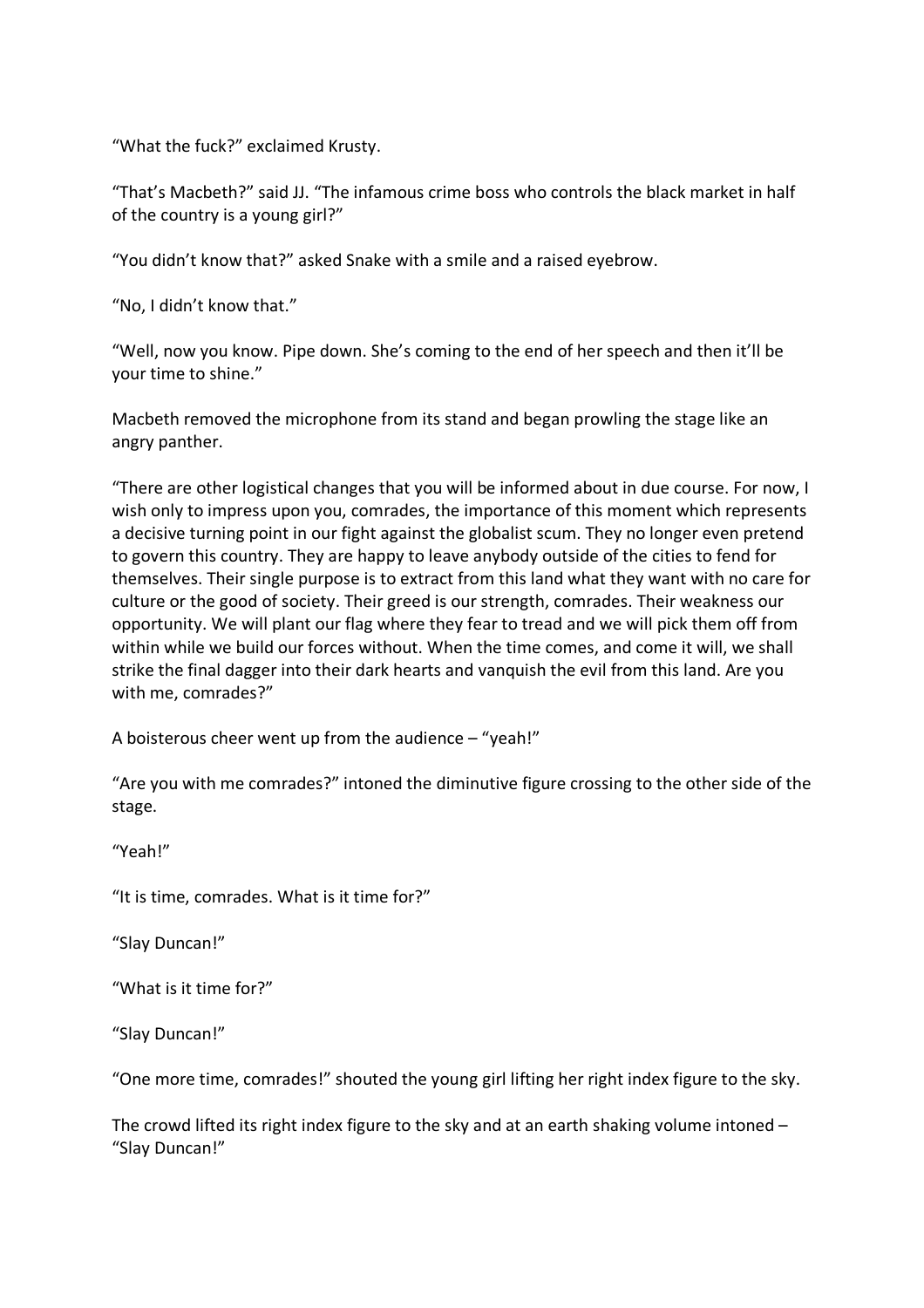The crowd broke out into delirious applause and Macbeth stood at the front of the stage with a satisfied look on her face. After a time, she put the microphone back into the stand and the noise gradually tapered off.

"Dude, who the fuck is Duncan?" asked Krusty.

"I dunno," shrugged JJ. "Maybe he's one of the globalists or something."

"There is no Duncan," snapped Snake, who had overheard the question. "Slay Duncan is the slogan for the Corporation and in future you two will need to join in the chant instead of standing there slobbering like a couple of lost dogs."

"We weren't slobbering."

"Quiet. It's almost time."

There was a large chair which JJ realised was actually a throne in the centre of the stage. Macbeth jumped on it and swung around so she was seated with her legs dangling down over the front. A man walked over to the microphone.

"Comrades, we will now move to the final order of business for the evening. An initiation for two new members who wish to join the Corporation."

The audience, seeming to know the drill by heart, immediately began to part in the middle forming a corridor which led straight back to where JJ and Krusty were standing. JJ's heart began to beat faster at the several hundred sets of eyes which were focused on him as he stood there in his pink bathrobe, shower cap and slippers.

"Let's go," said Snake giving JJ and Krusty a nudge on the shoulder to signal for them to walk in front of him through the middle of the crowd. A sea of faces, some bearded, some tattooed, mostly smirking and many leering greeted JJ who resolved to look straight ahead and try not to pay attention but this just made him realise that he was shaking in the knees as if one little push would be all it would take to send him crumbling to the floor.

"Got some fresh meat, have we, Snake?"

"Lambs to the slaughter."

"Better get the meat hooks ready."

These were some of the more family friendly taunts that rang out as they made their way through the crowd. Snake acknowledged the joviality with a ceremonial nod and led JJ and Krusty to the front of the stage and then over to the right where they ascended several stairs up onto the stage proper. He placed them on the right hand side a metre or two back from the front. JJ surveyed the leather-clad crowd. It consisted mostly of men you wouldn't want to meet in a dark alley at night. There seemed to be more tattoos than skin on display and there were quite a lot of weapons tucked into leather holsters. One positive, at least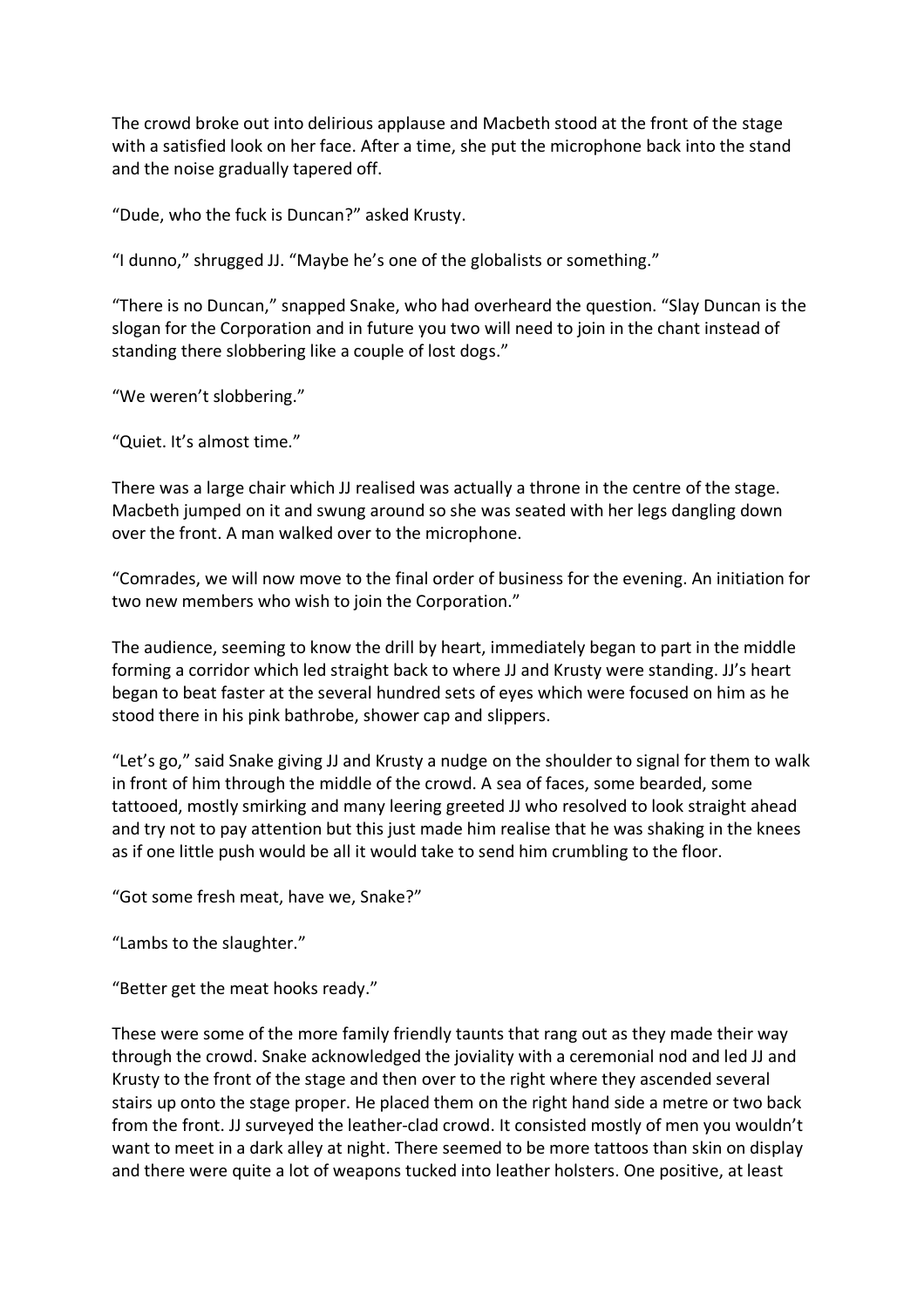from the point of view of a young man, was the rather high proportion of women in the crowd although they were not the kind of girls one would meet in Tittybong. They followed Ciara in having a strong attachment to piercings and silver jewellery as a complement to black leather and their hairstyles alternated between short and spiky and long and complicated. The crowd was young. They were mostly around JJ's age with just a couple of older folk in the room.

Without any overt signal from anywhere, the crowd began chanting and the chanting got gradually louder as another man ascended the stage from the stairs on the side opposite JJ and Krusty. JJ looked over to see that he was dressed in an identical outfit except rather than being pink, his bathrobe, shower cap and slipper combination was a bright yellow. The man was one of the older people in the room and would have been in his fifties or sixties with a large beer belly not hidden by the bathrobe and a long white beard. He looked a little like a yellow version of Santa Claus and he held a clipboard ceremonially in his right hand as he took up a position at the front of the stage opposite JJ and Krusty. The yellow Santa Claus held up his hand to the crowd and the room became silent before his bellowing voice, which did not need any further amplification from the PA system, rang out like a town crier.

"Comrades, do you see these vile, scum-sucking vermin here before you?" he said gesturing to JJ and Krusty on the other side of the stage.

"Yeah!" shouted the crowd.

"Do you see these two despicable low-lifes, these repulsive, revulsive, abhorrent and obnoxious abominations?

"Yeah!"

"Let us enquire of these odious, nauseating wretches, what is their purpose here."

There was silence in the room as all faces turned to JJ and Krusty who stood with mystified looks on their faces as the crowd eyed them off expectantly.

"Dude, are we supposed to say something?" whispered Krusty out of the corner of his mouth.

"I dunno," said JJ under his breath.

"Vermin, why are you here?" screamed the man in yellow this time turning his head towards the two to make it clear who he was referring to.

"Umm, we're here to join the Corporation, bro," said Krusty.

"Do you hear that, Comrades? These puss-eating skelfs, these dung-munching nudniks want to join the Corporation. What say you to this request?"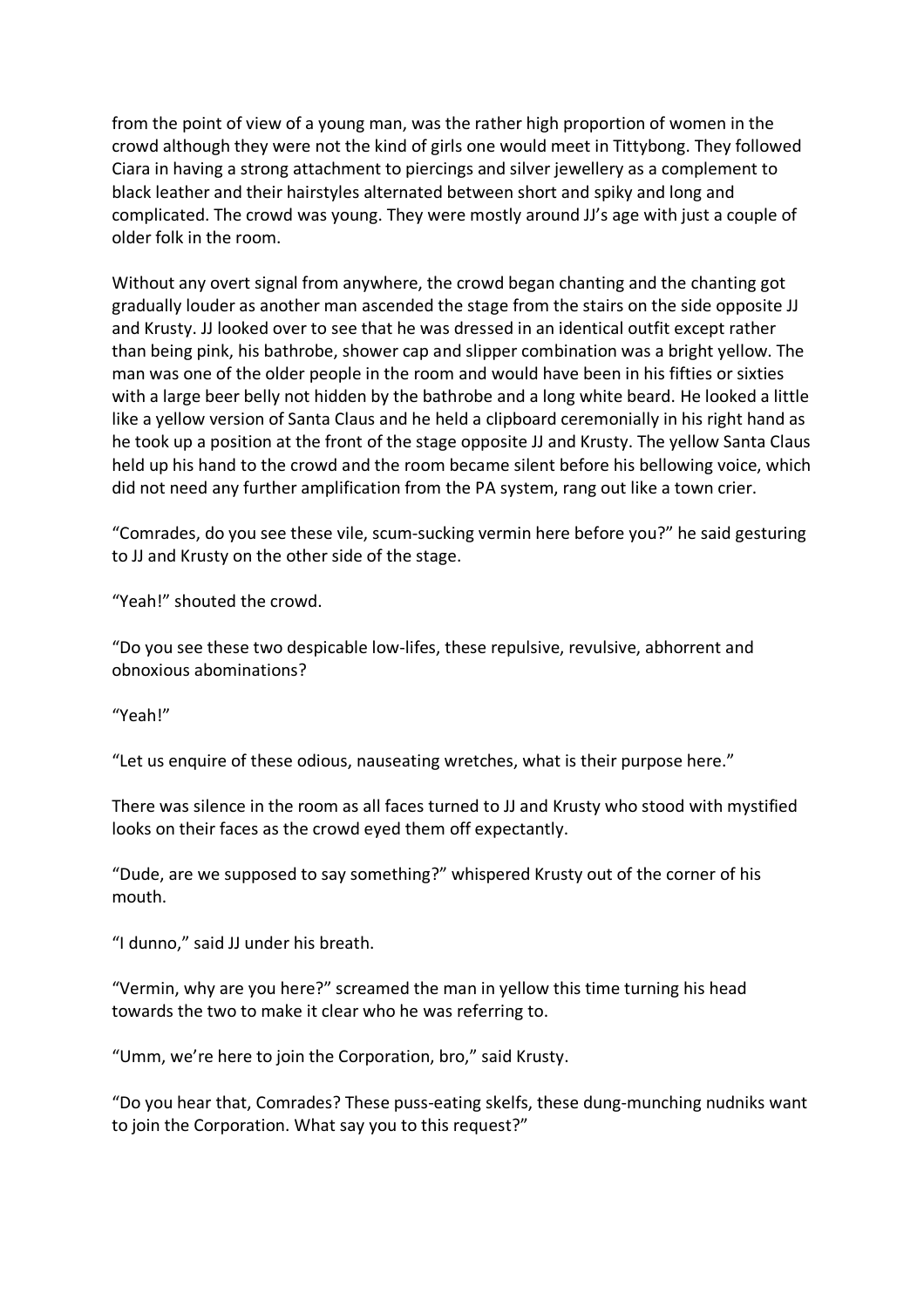The crowd erupted into booing and whistling. JJ once again felt his knees weaken as pointed fingers, waved fists and angry tongues were hurled in his direction. He wondered whether he and Krusty were about to be eaten alive. After a time, the man in yellow once again held up his hand for silence. JJ looked over and realised that he was reading off a piece of paper on the clipboard.

"The crowd has spoken. Who here speaks for the vermin?"

"I do," said Snake from the side of the stage and he lifted his arm in the familiar gesture with index finger pointing to the sky.

"What say you in their favour, comrade?"

Snake began to speak and JJ noticed that he too was reading from a script but one that he held in a small bit of paper in his hand.

"Comrades, these two who stand before you are the most repugnant, loathsome and detestable worms on the face of this earth. These yucky, yellow-bellied yahoos have been retrieved straight from the pits of abomination and brought before you tonight. I abhor, detest and despise them. I disown them."

Having played his part, Snake took a step back and tucked the paper into his pant pocket. The crowd proceeded to once again go apeshit until the man in yellow called for silence. He held up his hand as if trying to placate the angry mob.

"Comrades, we are here on a mission of mercy. These miserable wretches, now disowned by their only friend, throw themselves upon the bosom of your charity. Will you accept their desperate cry?"

This time there was no response from the crowd.

"Comrades, will you offer these strays a cup of the milk of human kindness wherewith to quench the thirst of their desire?"

A handful of shouts that sounded more of less positive and a smattering of clapping were heard from the audience.

"Will you accept these into the corporation?" shouted the man whose tone had become a kind of pleading as if all of sudden he was hugely in favour of the idea.

The applause and cheering grew.

"I can't hear you," shouted the man in yellow.

The noise increased.

"Louder!"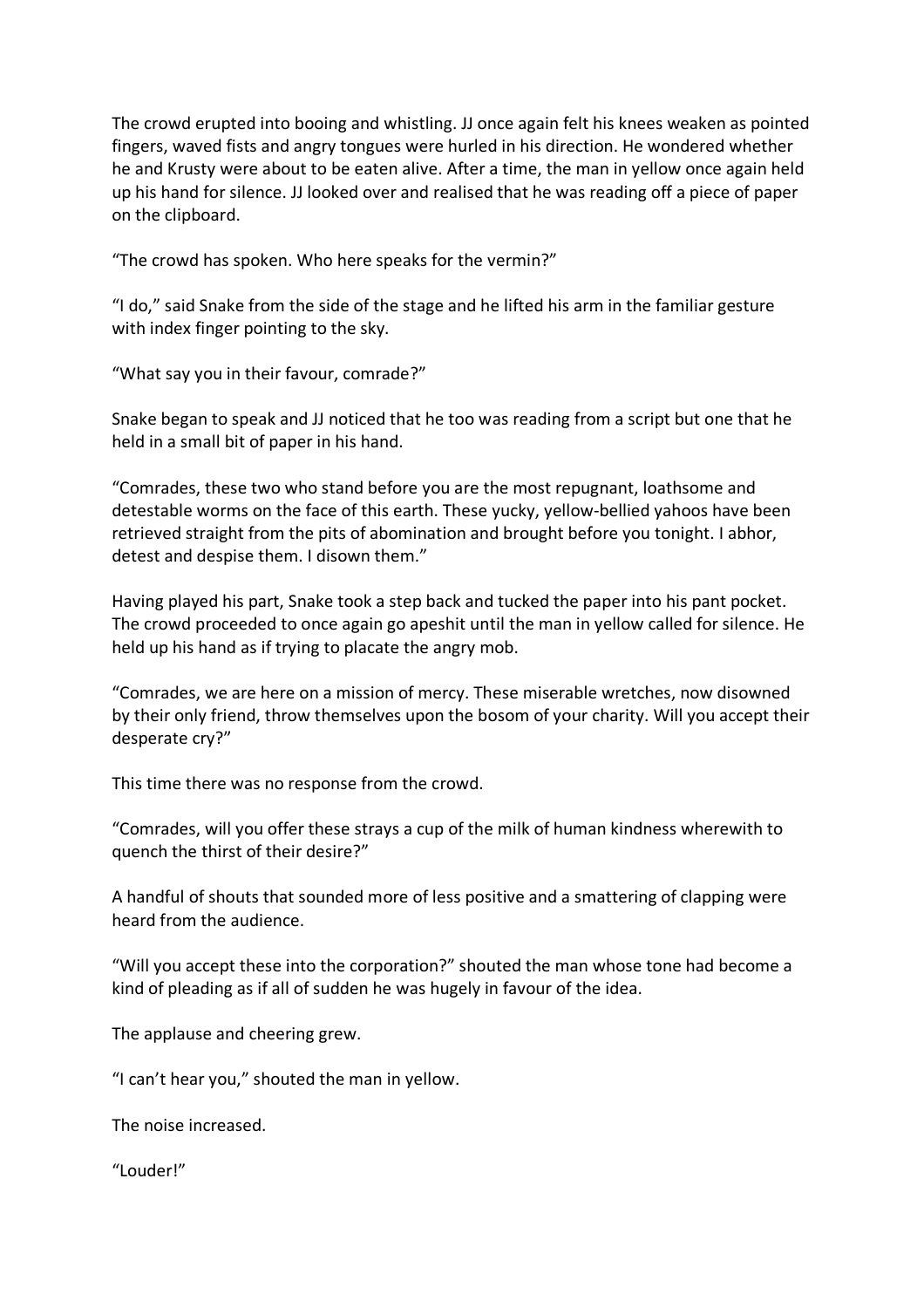The audience erupted as one in cheering, whooping and hollering every bit as loud as it had been during the booing and cussing just a few minutes prior. The yellow man allowed this to continue before raising his hand for silence one last time.

"Very well. You have convinced me. I will need two volunteers to consummate the ceremony."

A number of hands went up from the crowd and the man in yellow selected two who skipped up the stage enthusiastically and stood directly behind JJ and Krusty, so close that JJ could feel the man's breath on his neck.

"What's the consummation?" JJ asked him.

"You're about to find out, sweetheart," grinned the man.

"And I'll need eight enforcers," announced the man in yellow.

Again, many hands went up and the man chose the allotted number.

"Dude, what does he need enforcers for?" said Krusty who was even starting to sound a little worried.

The eight volunteers, all large men, ascended to the stage and took up a position so that they formed a square around JJ and another around Krusty.

"Disrobe them," commanded the man in yellow.

From behind him, JJ felt the belt around his pink bathrobe be untied and then the robe itself pulled down violently from his shoulders forcing his arms downwards. In perfect unison, as if they had practiced the manoeuvre before, two of the enforcers grabbed an arm each and twisted in such a way as to force JJ to the ground whereupon the other two fell on his feet and pulled back so that before he knew what had happened he was lying on his back with arms pulled back to the side and above his head. He looked across to see that the same had happened to Krusty with the exception that he had managed to pry one foot loose and was flailing his leg about like a wild horse.

"Fuck off, bro!" he shouted as the man finally got the foot under control and thrust an elbow downwards into Krusty's thigh as punishment.

The crowd began a chant that started quietly and then got progressively louder – "Hail Macbeth. Slay Duncan. Hail Macbeth. Slay Duncan" – it rang out over and over.

From his position on the ground looking up at the ceiling, JJ saw the man tasked with consummating the ceremony take a step forward such that his feet were about level with JJ's chest one foot on either side of his body as he faced towards JJ's feet. From this unusual angle, JJ struggled to make out what the man was doing. Was he scratching his stomach? Or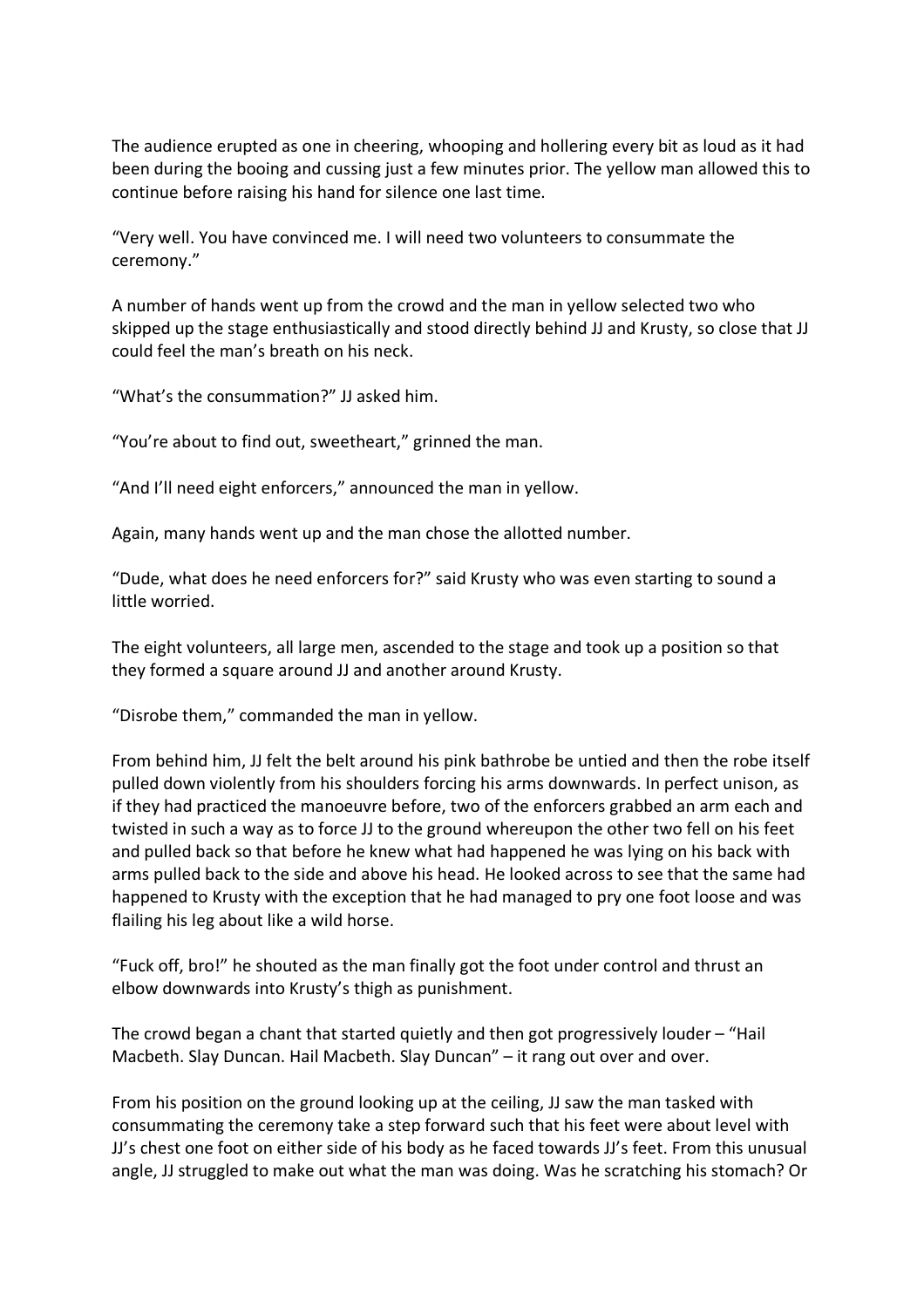tucking his shirt in? It wasn't until JJ caught sight of the tail end of the man's belt that he realised the man had undone the belt and was in the process of undoing the fly on his jeans and, just as the true horror of the situation became apparent to JJ, he saw - *it* - and no sooner had he seen - *it* - than he saw a stream of light yellow fluid coming out of *it* glimmering off the lights of the room and twinkling down onto JJ's bare midriff. It wasn't so much the sensation on his skin as the knowledge of what was going on that that caused JJ to begin writhing around like a cut snake.

"Fuck off," he shouted but he could barely even hear his own voice above the chanting "Hail Macbeth. Slay Duncan."

"Hey, stop squirming. You're getting piss everywhere," shouted the man who was holding his left arm.

"I'm getting piss everywhere!?" cried JJ hysterically as he looked over to see that two extra men had run over to help keep Krusty pinned to the floor while the same thing was happening to him.

That made a total of six men who looked like they were trying to wrestle a crocodile and only just winning.

The whole thing seemed to go on far longer than the physiology of the human bladder should have allowed, but finally the flow of yellow fluid stopped and the consummators zipped up their pants, did up their belts and took a step back. The four, or in the case of Krusty, six, enforcers pulled JJ and Krusty to their feet and presented them to the crowd who broke into wild cheering and clapping like it was the end of the last song at a rock concert. The cheering went on for some time until the man in yellow, the colour of which now made more sense to JJ, once again beckoned for quiet at which point JJ and Krusty were turned around and led over to stand in front of Macbeth who had sat there during the whole ritual with a stern and uncompromising look on her face like the statue of an ancient goddess. She gazed upon them for a few seconds with this look before suddenly bursting out in laughter. She stood and clapped her hands together.

"This always cracks me up," she giggled. "Alright, the ceremony is consummated. Go and hose them down."

The enforcers dragged JJ and Krusty back to the meat locker from which they had come. Snake and Ciara were already there with hoses in hand. The men pushed them to the middle of the room and a burst of cold water hit them like a slap in the face. After a thorough drenching, they were thrown a towel each.

"Dude, what the fuck was that?" said Krusty once he had recovered from the shock.

"Welcome to the Macbeth Corporation," grinned Snake. "A baptism of fire, isn't it."

"Pretty sure that wasn't holy water," said JJ ruefully.